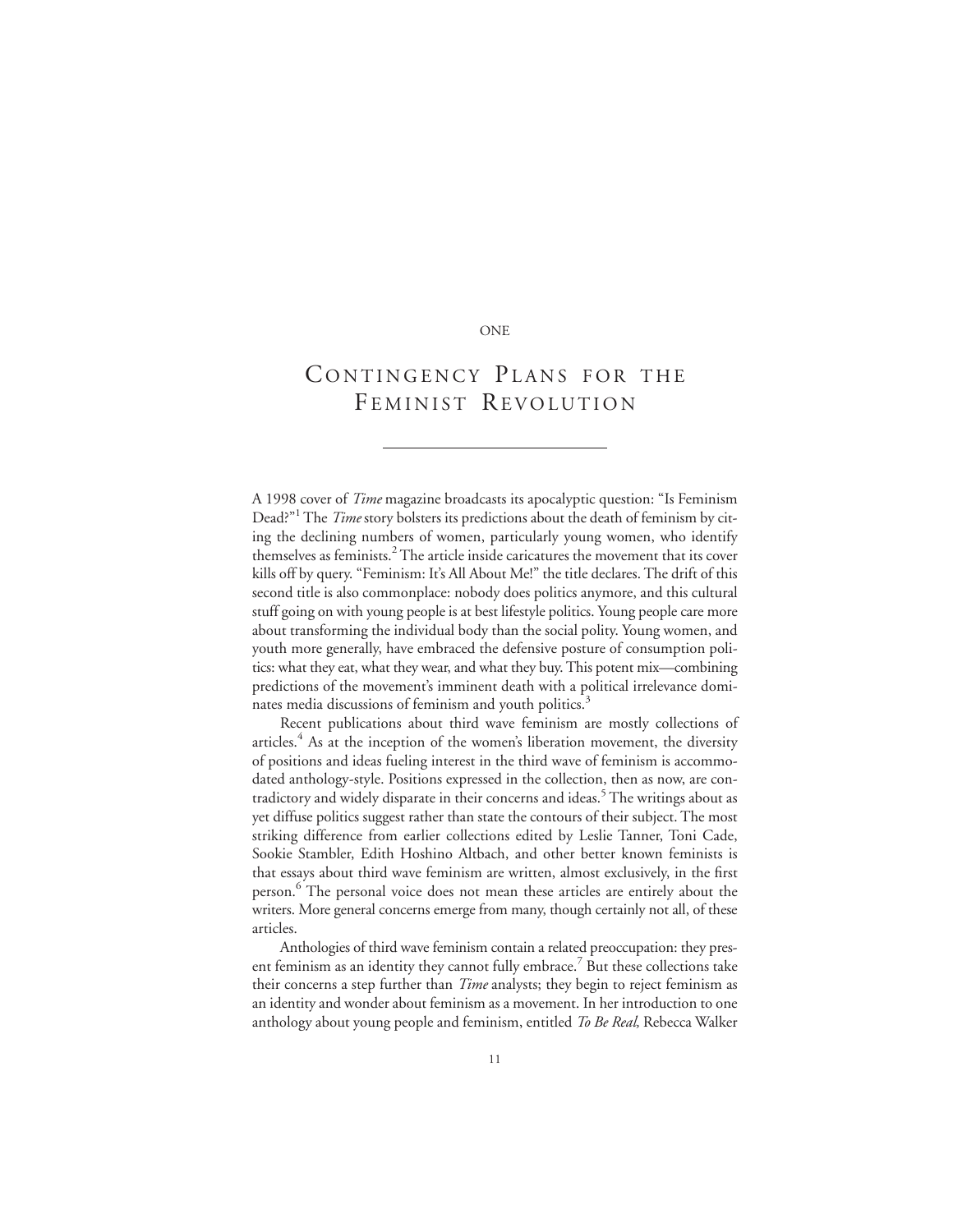outlines this transition from feminism as an identity to feminism as a movement. Walker writes:

For many of us it seems that to be a feminist in the way that we have seen or understood feminism is to conform to an identity. . . . [T]ragically, rather than struggling to locate themselves within some continuum of feminism . . . many young women and men simply bow out altogether, avoiding the dreaded confrontation with some of the people who presently define and represent feminism, and with their own beliefs.<sup>8</sup>

Walker rejects the simplistic characterization by conservative feminists of feminism as a dead or irrelevant movement, such as Christine Sommers' scathing assessment in her book *The Morning After.* Instead, Walker reframes the term feminism as a continuum rather than an identity. Feminism, then, is not solely a failed movement, though many of the critiques in Walker's volume presume a basic failure in second wave feminism. Feminism is a process. These articles suggest a third path: if young feminists disagree with current trends in feminism, their role must be to change rather than merely reject the movement. Third wave feminist articles, I suggest, are shifting away from feminism as an identity-defining movement towards a flexible, responsive movement, one that participants shape as the movement transforms them. Third wave feminists, in this respect, mirror early second wave activists of the women's liberation movement.

At this time of emerging possibilities for feminist movements, this chapter reintroduces for collective discussion, or memory-work, that formative second wave paradigm: reform-versus-revolution. The women's liberation movement (WLM) was predicted before it had a name, named before it was a movement, and imagined as revolutionary even when its politics were strictly reformist. This chapter theorizes the lessons of contingency from a movement forgotten long before its legacy dissipates. Present discussions about contingency in feminism center on the subject in politics and the tactics that develop in relation to that subject's conditions. We forget about the emergence and maintenance of revolutionary feminism when we focus so determinedly on questions of identity and subjectivity divorced from organization. Professionally published essays by Margaret Benston and Juliet Mitchell, and early manifestoes, memos, and position papers, debated reformversus-revolution in the tactics, forms, and strategies of the WLM to develop an understanding of how collective movements demand an enduring contingency. Most importantly for this period of an aspiring third wave of feminism, these debates remind us of an earlier center for feminist theories of social change: the political movement.

This unearthed paradigm carries demands of its own. Early questions about how to build a revolutionary movement cannot be grafted onto our theories about the subject. A movement is composed of subjects and subjectivities, identities and consciousness, but it is not the sum of its parts. To a large degree, we have lost the tools to understand a movement as an entity. I draw on a de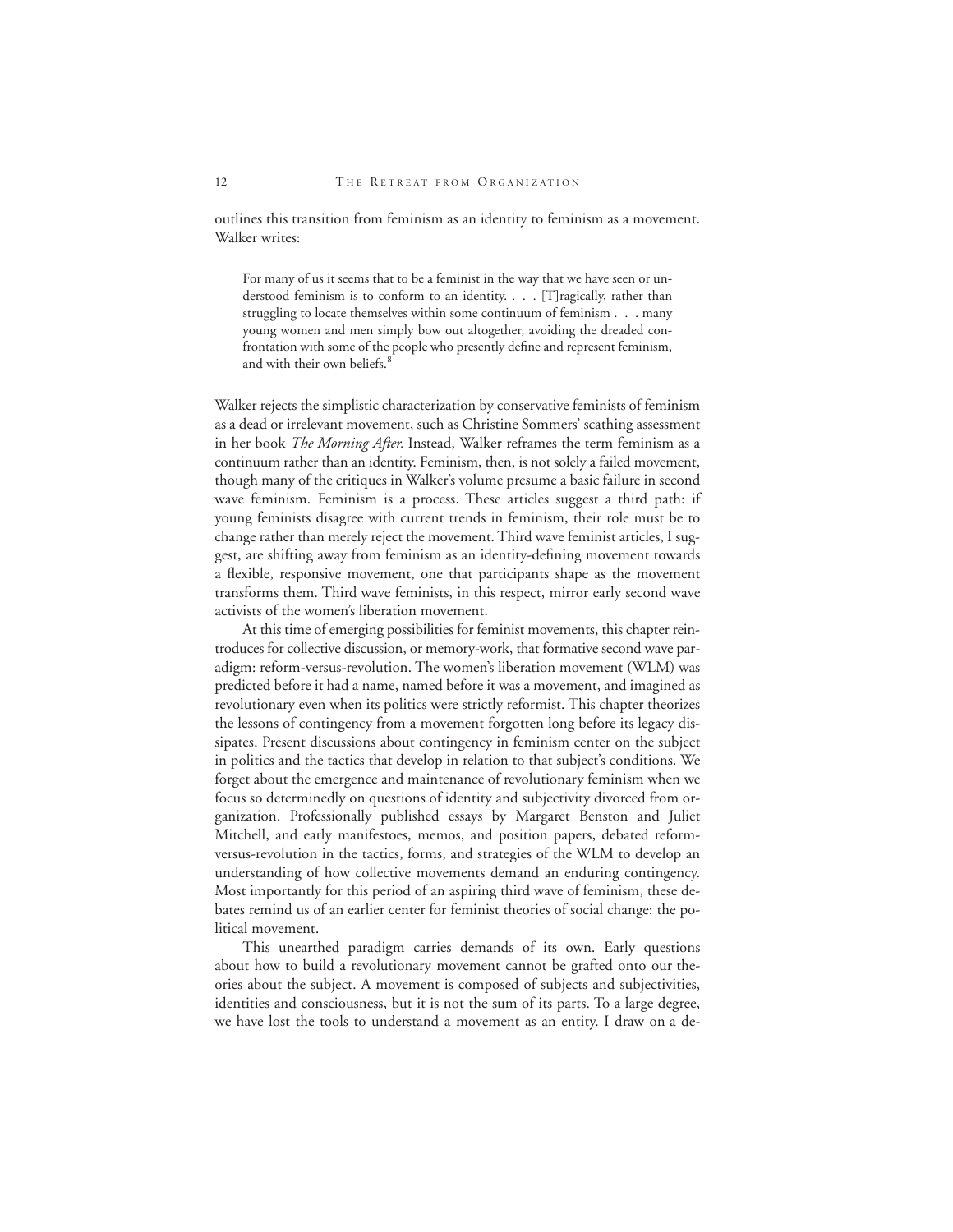bate over organization from the early twentieth century between Georg Lukács, Rosa Luxemburg, and V. I. Lenin to analyze the movement as a form of collective politics. $\degree$  To attend to the concerns of organization is to envisage what feminism might configure now, and again in a past as rife with possibility as the present. As an ongoing process of contestation and configuration, emboldened demands, and inspired destruction, feminism must be seen as a movement located in its own organizational imagination as much as in a determinate period or social context.

The tension between reform and revolution predicated (even as it predicted) the women's liberation movement by debating how to build a revolutionary (rather than reformist) movement. Present time lines of the second wave women's movement discuss the movement as a series of debates between equality and difference. But early second wave analyses of political economy and their predictions about a revolutionary women's movement palpably illustrate a more movement-based site of departure. Debates about equality and difference are debates about subjects *in politics*. Early debates over reform and revolution, as they mapped the terrain through a study of political economy, ask about the movement and its social context as a whole. But two concerns regarding the political subject developed from these debates. The first is still voiced in present feminist debates: the subject in politics. The second concern—the subject *produced by* the political movement—has largely disappeared. This chapter takes a closer look at what present histories have occluded: the movement as a theoretical starting point to reevaluate an early second wave feminist methodology for an emerging movement.

In early writings about the women's movement an understanding of political economy illuminates how women are integrally linked to complex social, political, and economic relations of capitalism.10 These writings draw out the connections between a revolutionary women's movement and the class struggle as well as struggles against racism.<sup>11</sup> In addition, the recognition of the political economy of women denies the immutability of these relations by revealing contradictions around gender and sex. As Margaret Benston's early essay argues even in its title, "The Political Economy of Women's Liberation," women's liberation is part of the purview of political economy.<sup>12</sup> But an analysis of political economy alone could not answer how to turn this understanding of social conditions into a revolutionary feminist platform or how to theorize the relation between reformist political work and revolutionary aims. To understand how to give political form to a systemic analysis of gender and to a women's liberation movement, we need to add other categories to our study: organization and struggle.

Georg Lukács defines organization as the intersection of theory and practice. In this sense, organization is a conceptual scope of analysis.<sup>13</sup> Women are not a natural constituency for politics, but the development of women as a political constituency takes particular paths that we can trace through myriad movements and groups. Organization guides subjects in politics to articulate what those paths are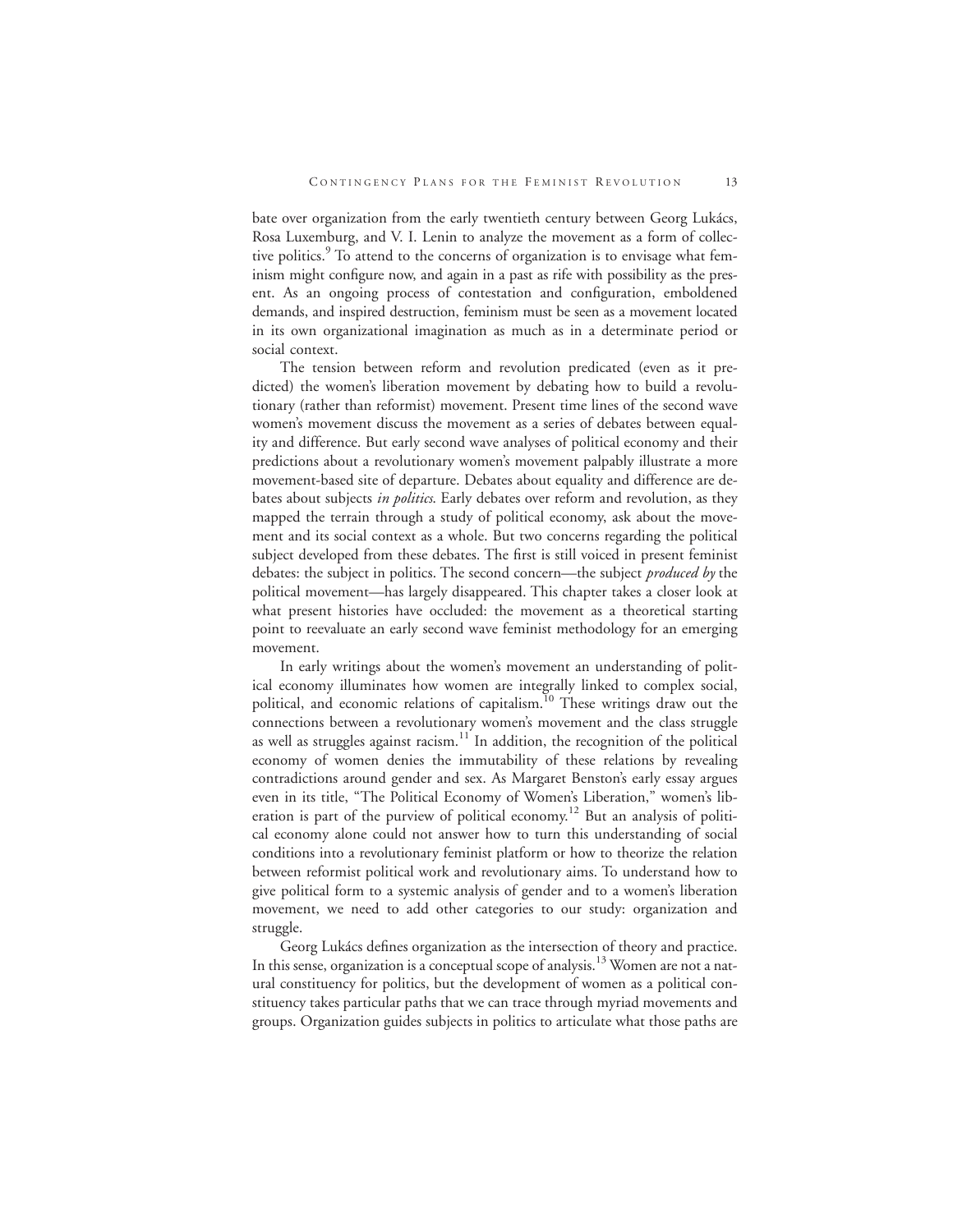and where they lead*.* Mitchell and Benston, through their analyses of the political economy of women, suggest very different possibilities for the women's liberation movement. Mitchell's analysis endorses the traditional left prerequisite for a revolutionary feminism: shift women from unpaid reproductive labor to paid productive work. Benston includes another important precondition: transform the relations of reproductive labor from atomized and unpaid into communal and commodified. As an impetus for future campaigns, demands, and strategies, Benston's article adds another site for revolutionary feminist politics: domestic labor.

Embedded in the larger socioeconomic context of the movement are pointedly strategic questions. How do we build a strong group/movement? Whom do we want to approach? How do we frame our issues? These questions all pertain to the methods of political activism. Additional questions are: Who are our subjects? What are our objects? How do these subject/objects meet in politics? Most studies of particular groups or social movements relay information about organization, even if the junctures between theory and practice are not explicitly outlined and even if the concept of organization is not theorized. Mitchell suggests the workplace as a primary site for a revolutionary feminist movement. Benston casts a much wider net, potentially including the home, the shopping center, the park, and other places where women congregate as domestic laborers. What defines women in a women's liberation movement in these two visions, correspondingly, will differ widely. Through their different conclusions about the political economy of women, Mitchell and Benston generate different sites, subjects, and methods for revolutionary feminism.

Organization as a category of analysis does not just illuminate the political methods employed, but helps to raise a more speculative question: Where will it end? What do we want to achieve? How can we go from here to there? And, at the center of this book, the question: what *can* these politics produce? More specifically, what are the limits of the different constructions of gender and women in politics? Both sets of questions, whether about political tools or political goals, demand that the intersection of theory and practice produce full answers. Mitchell and Benston share a common goal, the liberation of women. Both look beyond the formal equality between women and men toward transforming the social and political relations that bind women and men. But Mitchell harnesses changes in reproductive labor to those in productive labor, linking changes in unpaid "women's work" to struggles in the paid workplace. Benston creates two additional trajectories for a revolutionary feminism: first, toward a reversal of this causality, second, toward a political semi-autonomy between the two sites.

A more comprehensive study must also look at centrist and right-wing theories of organizing women, since the concept of organization does not delimit the field of questioning to leftist politics. However, for a leftist or revolutionary movement, organization has particular implications, even in a scholarly study of organization. To ask what is organization, then, is not the same question for leftist, liberal, or conservative politics, since the character of politics and the demands of those politics on organization transform the object of study.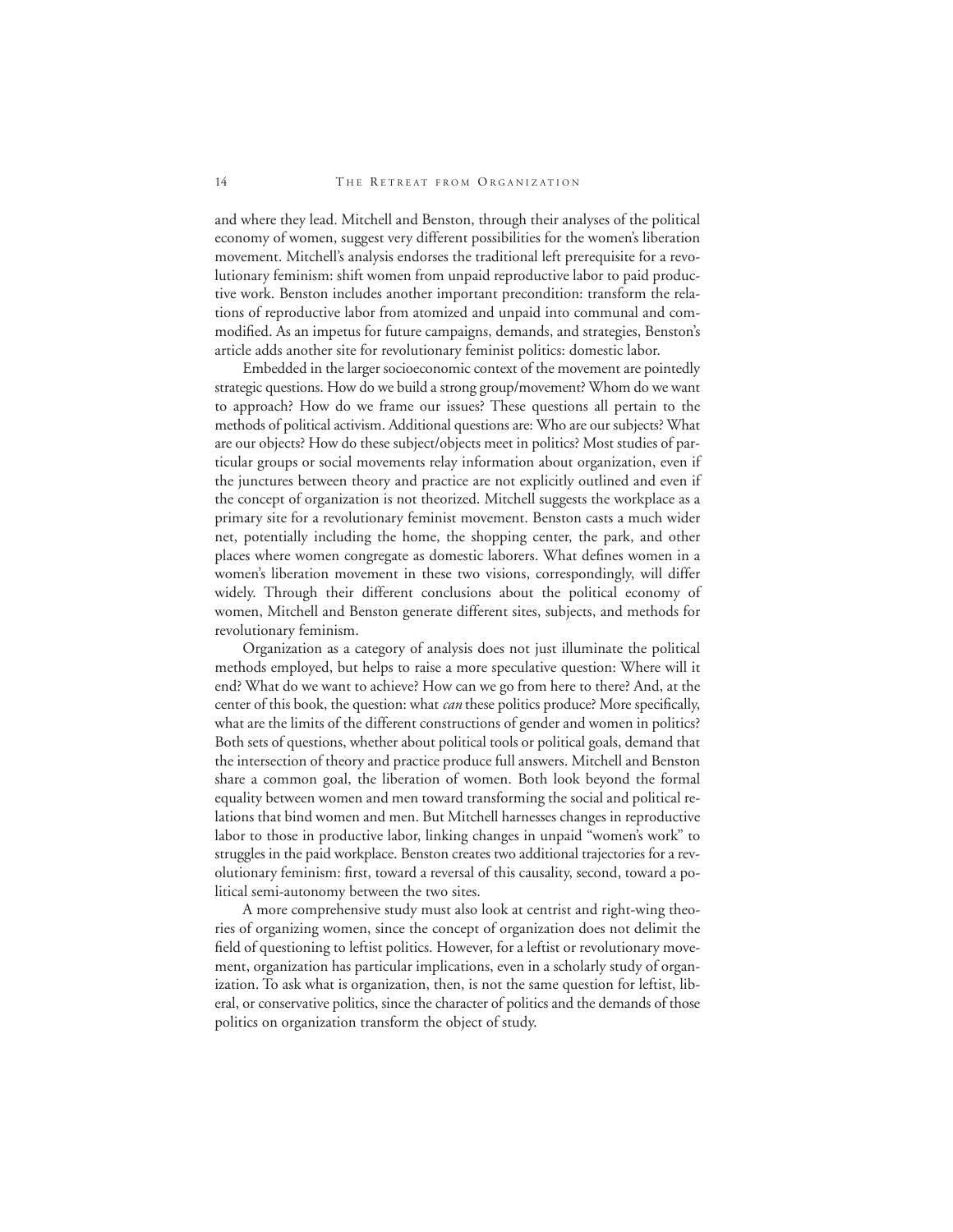### TIME LINES AND SECOND WAVE RECONSTRUCTIONS

Recent books about the second wave women's movement stress the movement's contradictory, contestatory, and noncontiguous character through revealing detail. Daniel Horowitz's biography of Betty Friedan extends our knowledge of feminism's many debts, not just to other movements like the communist Left, civil rights, and peace movements, but more surprisingly to the Cold War.<sup>14</sup> Horowitz builds on an often implicit thesis about the constitutive influence of conservatism on feminism in books about women's politics in the late forties to early sixties, such as Leila Rupp and Verta Taylor's groundbreaking history, *Survival in the Doldrums: The American Women's Rights Movement, 1945 to the 1960s*. <sup>15</sup> He underscores how the conservative forces of anticommunism shaped Friedan's choice of middle-class housewives as the audience and subject for *The Feminine Mystique*. Horowitz shows how the goal of women's equality was deeply embedded in McCarthyist political repression as it scaled back more radical, and more threatening demands for women's freedom or women's liberation.

Elizabeth Guy-Shefthall's anthology, entitled *Words of Fire: An Anthology of African-American Feminist Thought,* reintroduces the confrontations of feminist ideas with Cold War politics (and the usurpation of those ideas by the latter) though the writings of Lorraine Hansberry, Claudia Jones, and Florynce Kennedy. Guy-Shefthall's volume also celebrates the ephemeral quality of much early second wave feminist writing. She draws together essays often passed around as photostats of hand-written documents, like "A Historical and Critical Essay for Black Women" by Patricia Haden, Donna Middleton, and Patricia Robinson, and essays that served as manifestoes for new formations, such as Mary Ann Weathers's "An Argument for Black Women's Liberation as a Revolutionary Force." Guy-Shefthall combines essays whose authors do not share the same political affiliations—even take oppositional positions—and establishes an internally contradictory canon of African-American feminist thought. By retaining these ideological contradictions, Guy-Shefthall's volume undermines essentialist definitions of a single African-American feminist constituency and history.<sup>16</sup>

Such anthologies as Guy-Shefthall's, Alma Garcia's *(Chicana Feminist Thought: The Basic Historical Writings),* and Barbara Crow's *(Radical Feminism: A Documentary Reader)* embrace the lack of a consensus, the sheer messiness of feminism, as they showcase the wide diversity of Chicano, African-American, and radical feminist thought. These writings shaped (as often as they were ignored) constructions of the radical and youth-oriented women's liberation movement. This respect for the ephemera generated in the women's movement, and for its importance to our understanding of feminism, also animates Katie King's wide-ranging book, *Theory in Its Feminist Travels: Conversations in U.S. Women's Movements.*<sup>17</sup> She figures her conversations not as distinct voices with coherent arguments, but as overlapping positions and dynamic illustrations of the lack of proximity between feminisms.<sup>18</sup> Because King refuses to stabilize her objects of study, she cannily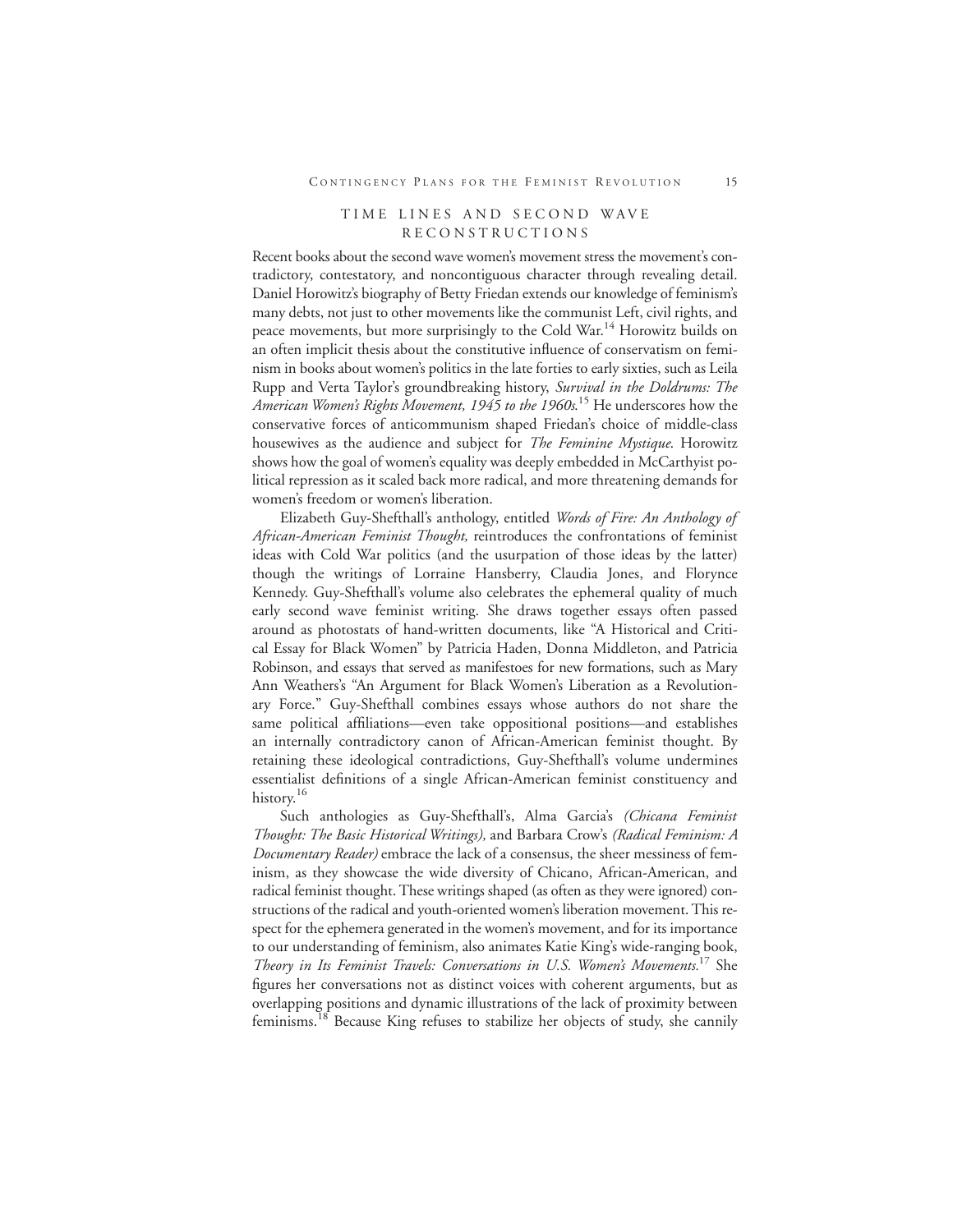reveals power relations within the women's movement as histories and memories continue to construct it. She writes about black women's marginalization from the women's movement and the methodological implications of this marginalization:

But I think this formulation/assumption of white women at the center masks the other possibility, the one implied by Stimpson's "envious" description of the Black movement, another evaluation that white women are newcomers, not at all at a preexisting center on the outskirts of the Black movement and other social justice movements, and of the new left. . . . White privilege and radical white women's difficult experiences in the new left combine with Echols's formulation of radical feminism's claims of autonomy to produce a shifting illusion/reality newly/retrospectively centering white women, in the political imagination of white women's liberations, as "the feminist struggle."<sup>19</sup>

King suggests how the singularity of feminism masks internal debates and power struggles to define feminism. She illustrates the productive incoherence of even a movement as such. She, like Guy-Shefthall, Crow, and Garcia, shows feminist plurality not as a recent and enlightened corrective to past mistakes, a simple game of numbers and recognition, but as a question of research, methodology, and ideology.

Other anthologies nod to the richness of feminist ephemera as theory. Rosemary Hennessey and Chrys Ingraham's collection, *Materialist Feminism,* consolidates its theoretical object, materialist feminism, as a second wave concern through its inclusion of work by Margaret Benston, Mary Alice Waters, and Selma James.<sup>20</sup> But this respect for largely unknown writers and nonprofessional writings does not define the field. In *The Second Wave: A Reader in Feminist Theory,* Linda Nicholson purports to assemble the central texts of the women's movement we call the second wave.<sup>21</sup> However, she includes only two ephemeral texts in her selection (also the only ones to voice concern about revolutionary change), Radicalesbians' "The Woman-Identified Woman," first distributed in 1970, and the Combahee River Collective's "A Black Feminist Statement." Nicholson's volume also skips every professionally published essay between 1964 and 1974 with the exception of a brief excerpt from Shulamith Firestone's *The Dialectic of Sex*. Reemerging with Gayle Rubin's "The Traffic in Women," Nicholson effectively mutes formative debates about how to define women's movement and enact feminism.

Nancy Fraser's most recent book, *Justice Interruptus,* has a related theoretical amnesia, one that might explain the chronological and ideological gap in Nicholson's volume. Fraser relies on the analytic paradigm of equality-versus-difference to constitute feminist theory as a body of knowledge and politics.<sup>22</sup> Fraser's essay in the book, "Multiculturalism, Antiessentialism, and Radical Democracy," reassesses the philosophical boundaries of contemporary debates about social, political, and economic justice and finds them wanting. The recognition of differences, she contends, has overtaken concerns about the redistribution of resources. To counteract this disturbing trend, Fraser persuasively argues that feminist analy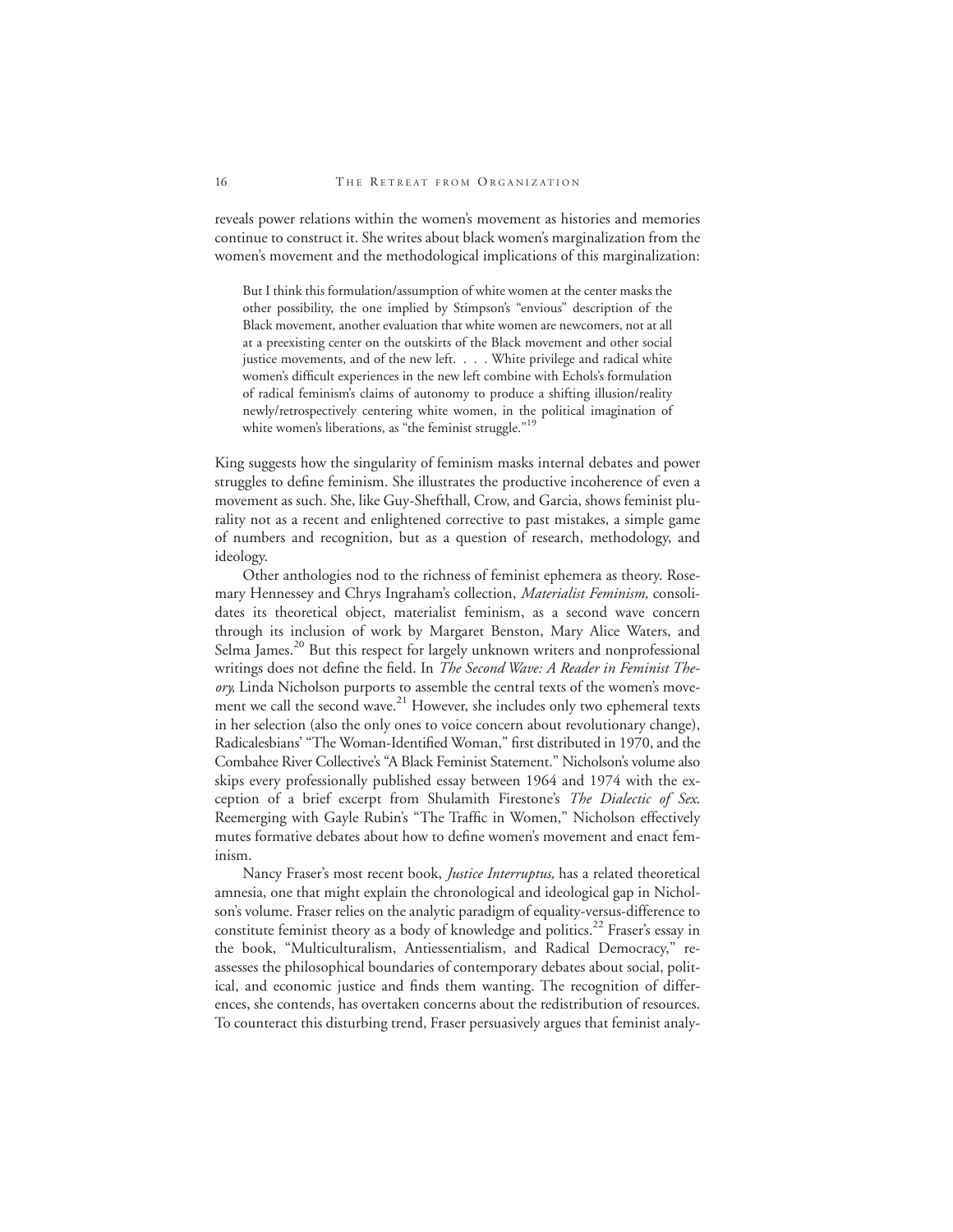ses must once again address issues of political economy. An analysis of political economy would provide a more complex, critical, and long-term view of social transformation, one that can revitalize these neglected facets of feminism. She outlines the theoretical legacy of American second wave feminism from the sixties onward and draws upon its animated debates over equality and difference to support her proposal.

Fraser characterizes the questions of second wave feminism through a thematic time line. In the early stages of the second wave women's movement, feminism debated equality-versus-difference; from the mid-eighties, differences between women; and since the early nineties, multiple and intersecting differences. Fraser sets up a misleadingly causal relationship between early debates about women's equality with the intellectual inquiries that followed. These reformulations in feminism regarding differences between women and intersecting differences among women, Fraser argues, undermined the dominance of equality as a political goal. Equality, in Fraser's description, presumes that women's status should be commensurate to men's. As a conceptual focus, equality aims to end gender difference (as *the* basis for discrimination against women) altogether.<sup>23</sup> Fraser describes how equality, as feminism's political and analytic lens, discredited another strategy: revaluing gender differences, both cultural and biological.<sup>24</sup>

To lump the first ten-plus years of second wave feminism, from the mid-sixties to the late seventies, into the rubric of equality-versus-difference (a formulation first articulated in the early eighties) is to truncate severely the political memory of the women's movement.<sup>25</sup> Unfortunately, due to the influential (and often brilliant) essay by Ann Snitow, "Pages from a Gender Diary," about early radical feminism, and the history by Alice Echols, *Daring to be Bad,* among other recent accounts, feminist scholars have collapsed rich debates about equality, liberation, and freedom into a dichotomy between equality and difference.<sup>26</sup>

As a means to order disparate positions, writings, and campaigns, 'difference' provides an attractive framework, since it can refer to contestation over dichotomized biological difference, essentialist differences between women and men, and political separatism. Both Snitow and Echols write about a vocal fragment of the women's movement, a fragment, even, of the more general denomination "women's liberation movement." They discuss a feminism often called "radical" at the time, growing out of the youth movement on campuses and in the South. Although neither Snitow nor Echols claims to write about the whole of the early women's movement, radical feminism increasingly stands in for that wide spectrum of politics. Perhaps equality-versus-difference explains a central debate within radical feminism, but this characterization is too limited for the range of questions faced by the women's movement as a whole. The women's liberation movement, understood as those groups identified by name, and more generously conceived as a noncontiguous set of political formations, rises from another question, about what kind of movement to build. Reform-versus-revolution, as a question of possibility and invention, characterizes the stakes of early second wave feminist debates with much greater accuracy than does equality-versus-difference. $^{27}$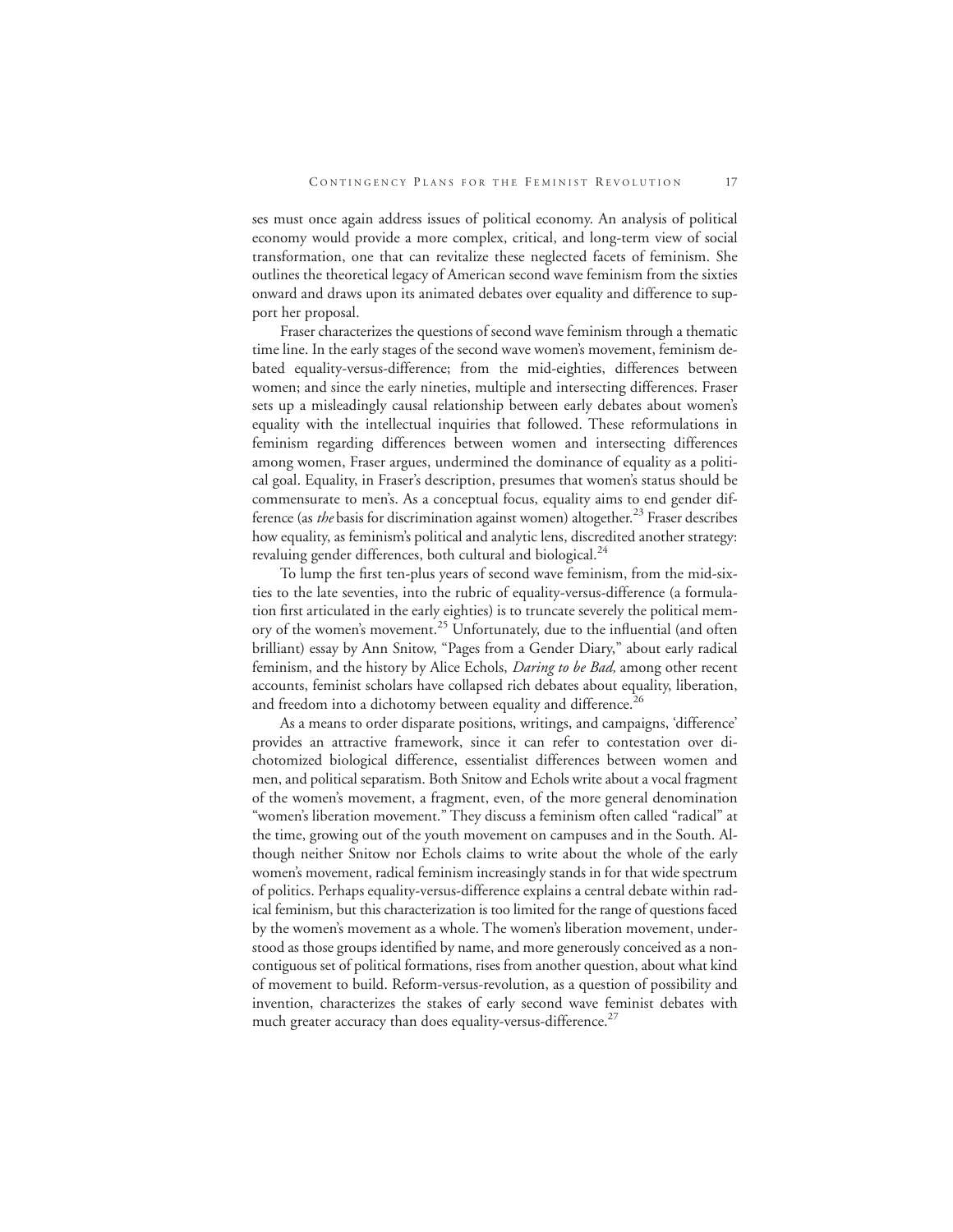Fraser's truncation of second wave feminism and Nicholson's forgotten period encompass some of the largest political fights launched by feminists, over the Equal Rights Amendment and comparable worth, and struggles within feminism over structural racism, lesbians, and sexuality in the movement. Theoretically, this erasure of goals, ideas, and battles is more disturbing. This formative period in the late sixties to the mid seventies, with its widely disparate and unstable definitions of feminism, was a socioeconomically, racially, and substantively diverse (and contentious) period of feminist politics. From the early sixties to the early seventies, feminist writings grapple most directly with questions of conscious organization and the dialectical relationship between theory and practice. We lose, in effect, the chance to take the women's movement into account on its own terms.

As an analytic framework, equality-versus-difference can illuminate how the subjects of feminism position the women's movement through its vision of itself and the goals, strategies, and tactics it endorses.<sup>28</sup> Equality-versus-difference can explain movement separatism as an outgrowth of feminist analysis of the political economy of patriarchy. Equality-versus-difference admits the complex interconnections between theory and practice, but it forecloses the early women's movement as both subject and object of its construction. Revolution-versus-reform didn't encompass all early debates about the possibility of feminism or the women's liberation movement, but it can suggest formulations feminism still abides by, theories the women's movement still constructs itself around. Most importantly, reform-versusrevolution lays the groundwork for a valuable conceptual assumption in early second wave thought, one rare in discussions about feminism today: that of political organization and feminism.<sup>29</sup>

Disparate views on the political economy of women and women's liberation fueled the debate over how to build revolutionary rather than reformist politics. This argument raged throughout the mid-sixties to the seventies and spanned Leftist political movements and campaigns.<sup>30</sup> With the exception of Fraser's resuscitation of political economy, these once fiery positions and counterpositions in the women's movement have left very few theoretical traces in the writings of academic feminism.<sup>31</sup> Feminism of the late nineties has not renounced its historical beginnings in impassioned speeches, innovative campaigns, and combative guerilla theater, but we have lost much of their content. The force of recent analyses and their targets of critique have been remembered in abbreviated ways that simplify their goals and strategies. Most glaringly, we have forgotten the subject of these debates: the collective movement itself.

Insights generated by understanding political economy enabled early projections of the women's liberation movement and lent definition to ongoing movements and their socio-political contexts. These insights helped theorists and activities to envision that movement's urealized possibilities and to elaborate its strategies and long-term goals. When we ask about the WLM and its conditions of possibility, debates over reform-versus-revolution center on the movement's form, method, analysis, and structure. From a question about the unstable and embattled subject in politics we must ask about the production of an entire range of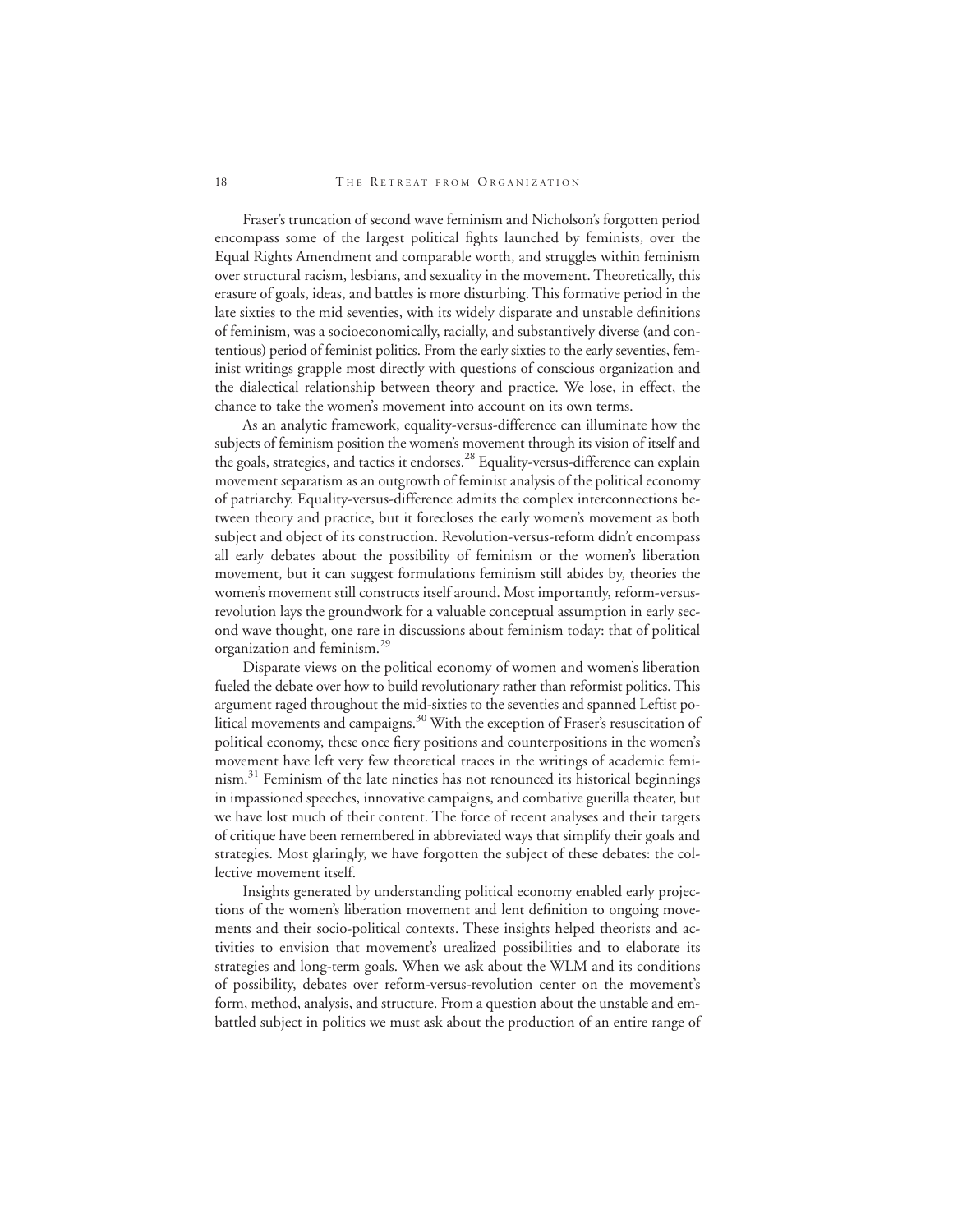political processes. A study of organization, in Lukács's terms, "makes conscious" the movement's theoretical assumptions about its politics.

#### ORGANIZATION AND STRUGGLE

Early debates about the political economy of women and women's liberation opened rich discussions about feminism as the basis for a revolutionary movement. But an understanding of political economy alone does not shed light on how to enact the possibilities uncovered. We have reached a theoretical impasse, without terms to discuss the present forms of politics, the tools of political engagement, or where these formations might lead.

In political theory, the clearest discussion of how to enact and imagine politics is in debates between Lukács, Lenin, and Luxemburg from the 1900s through the 1920s.<sup>32</sup> While they debate problems of the constitution of a vanguard, proletarian, democratic-centralist communist party, nonetheless their discussions raise questions of organizational form more generally. For our purposes, the categories of organization and struggle are of the most use. Organization prefigures that political possibility, a women's movement, and suggests how women as a political category generates its own possibilities for a movement in three ways: as a scope of study, an analytic category, and a methodology. As a scope of study, organization blurs distinctions between theory and practice, but not through the deconstruction of this dichotomy. Instead, as the site where theory meets practice, organization attempts to understand their dialectical interdependency.

Analytically, organization allows us to examine what theories that animated early WLM politics, and gives us the means to trace how early second wave feminist ideologies about revolutionary politics both enabled and limited decisions made by feminist activists. In this discussion, I trace two analytic concerns to help refigure feminism and women's liberation movement as collective bodies. The first, representation, raises questions about the accountability of the movement to its own theories of social transformation. As theory must be accountable to—that is, represent—the ideals and goals of a movement, so too the movement must work to answer its own ideological demands. The second, leadership, is related since it asks, What determines feminism, theory or practice? Questions of organization and leadership help to elaborate that much-commented-on quality of feminism: its diffuseness, its lack of discrete boundaries, and its conscious embrace of the contingent and sometimes momentary political object-status.

As a methodology, organization sheds light on causal relations between a movement and its social context. The political imaginary is a realm of theoretical ideals that limits and enables a movement as much as its material conditions do. In the case of the WLM, the commitment to women meant that revolutionary affiliations were bound to incremental reformist struggles, like the fight for child care.<sup>33</sup> In addition, even when the WLM theorized itself as a separate movement, it could not divorce itself entirely from the larger arena of political struggles and retain its revolutionary (as opposed to reformist) ideals.<sup>34</sup> Also, methodologically,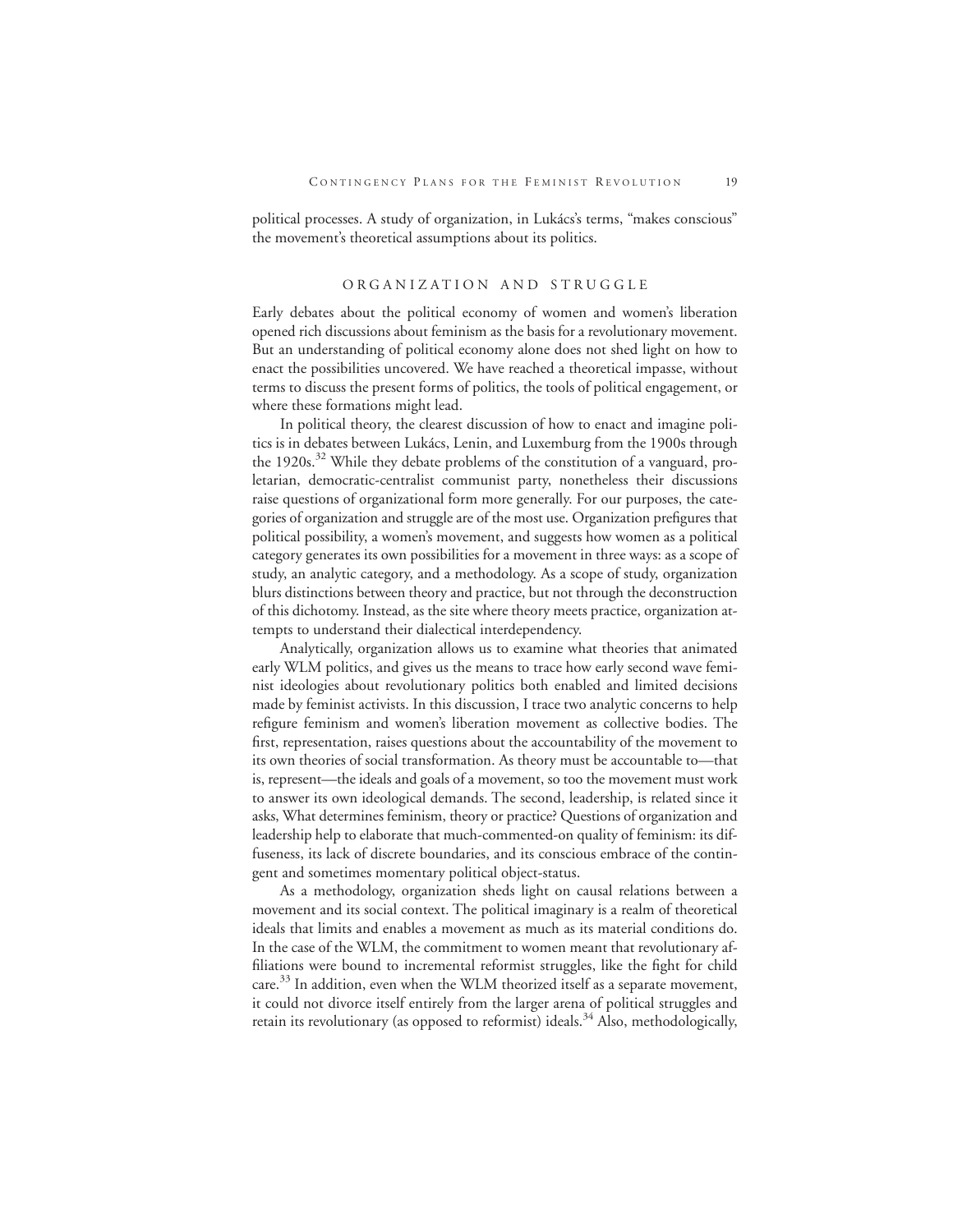an organizational analysis severely curtails the predominance of subject-centered political agency. A study of organization suggests how the women's liberation movement produces its subjects of politics even as those subjects create and sustain the movement. Women, even as activists or supporters of the WLM, are as much a construction of the movement's theories and politics as any material conditions that construct women as a social grouping.

Lukács, in his essay "Towards a Methodology of the Problem of Organization," defines organization as a "dialectical category."35 "Organization is the form of mediation between theory and practice. And, as in every dialectical relationship, the terms of the relation only acquire concreteness and reality in and by virtue of this mediation."36 Lukács uses the two terms "form" and "relation" simultaneously to describe it. As a form of mediation, organization refers to an object; but as a relation, organization refers to active processes. Both aspects constitute the colloquial inferences of organization; first, that it is a thing, and second, that it is something one does (Lukács calls both aspects the "technical parts" of organization). Yet organization exceeds both of these colloquial senses as the site for a dialectical relationship where theory and practice interact. Theory and practice are not situated in opposition to each other, nor hierarchically in relation to each other, but are interdependent *in the form of organization.* Organization is always about political construction: its forms and theories.

Organization here does not merely refer to the specific groups in a larger movement, nor does it refer to the various processes of agitation. That is, organization does not provide the means to catalogue the collectivities that are part of a political landscape. So, the National Organization of Women (NOW) is not an example of organization's mediation between, say, academics and activists, but one example of a political organization among many. Nor is organization a coded reference to organizing, or a pure act of doing politics (often in opposition to just thinking about politics, as in the case of the much-reviled "armchair Marxists"). Organization is neither as substantively thing-like as a political group, nor as spontaneous and diffuse as acting out one's beliefs. Organization, in the Marxist tradition, has a richer meaning than either description can account for.

Both colloquial definitions of organization operate as simple referents, seemingly transparent actions or things that dismiss the possibility (or need) of theorizing them. Part of their transparency has to do with the self-evidence of the qualities that define them: whether it be a group's charter document or the motions of handing out leaflets. In addition, organization in both senses reinforces a reified definition of politics against a necessarily idealist theory, even though both the distribution of leaflets and the production of a charter document involve theoretical labor. To join (or, better yet, to form) an avowedly political group is to enact one's ideological affiliations just as much as agitating for changes in working conditions. Both colloquial senses of organization, at the outset, embody politics. In this manner, they reinforce rather than mediate the split between theory and politics.

One place to begin a counterdefinition is the title of Lenin's volume of essays that debate ongoing questions of revolutionary versus reformist organization in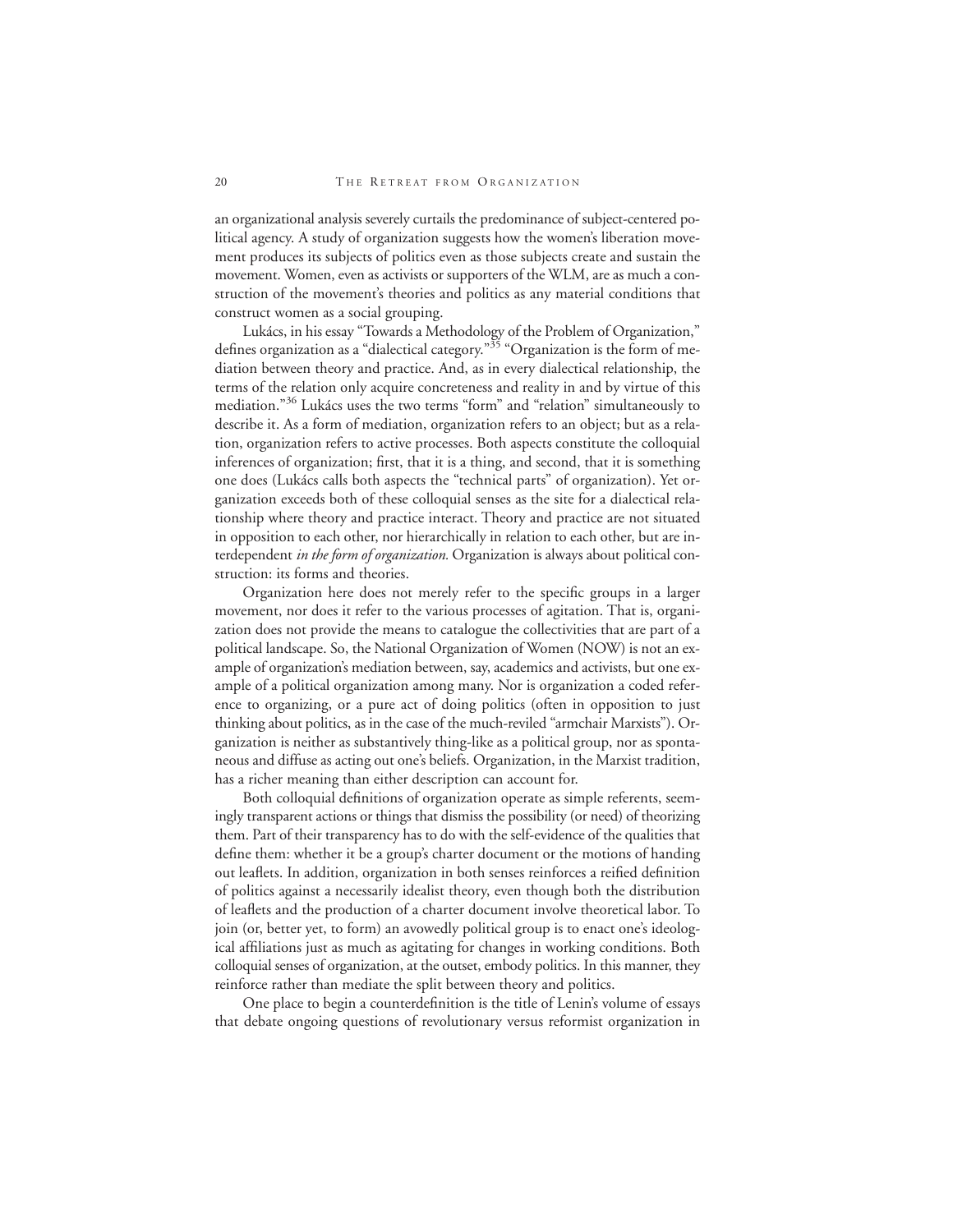Marxism: *What Is to Be Done?* <sup>37</sup> Organization, in Lenin's writings, is not just the empirical details and accruals of politics. Instead, organization is a variegated field, a site of many parts, wherein theory and politics have mutually dependent roles. Three basic parts of organization emerge from Lenin's work, illustrated by his book's title. The title contains a theoretical imperative within a question of constructive tasks. Lenin asks a question about organizing, What must revolutionaries do? However, the verb *to be* forestalls the actual processes of doing to ask not only what next, but *why choose* that course of action. In Lenin's account, viable organizing needs a long-term vision, and participants must ask not only what should be done today, but what should be done for tomorrow—given the conditions of the political economy. Organizational questions cannot end at what is possible in the present conditions, but must project how a revolutionary movement can shape the conditions of the future.38 As an interrogative, *What is to be Done?* demands an analysis of the present situation, a theory about what to strive for, and a plan describing how to build from present conditions toward future goals. Organization encompasses all three of these projects.

Two theoretical issues emerge from this definition of organization: representation and leadership. On the question of representation, the debate centers on the group or movement as the *collective representation* of politics and of its members. But the movement/group is as responsible for its promises, goals, and strategies as it is for the carrying out of its members' will or interests. The women's movement did not arise solely from a few charismatic or far-seeing people, nor from a wellspring of support by a mass constituency. The women's movement gained form from its self-definition, through its campaigns, goals, and ideals. Organization as an analytic focus produces greater accountability of a movement to its members and leaders, since it reveals how a movement or group constructs itself, its forms, ideals, and program. A revolutionary understanding of political organization transcends populist-democratic theories of representation, which simply demand the accountability of leaders to members (or the elimination of leader/members, the member-asleader and vice versa). The question shifts from "who leads the movement" to "what leads the movement" and focuses on the movement's theoretical commitments over powerful leaders.39

Liberal models of political organization suggest two diametrically opposed alternatives: structure versus agency. The view of political organization as structure argues that the collective is paramount, and individuals are subordinate to the group as a monolithic entity; the view of political organization as agency proposes a model where the collective is the sum of autonomous individuals. This antimony dismisses the dialectic of individual/group, since individuals form and work in groups, but they are also produced by these relations. Therefore, a dialectical approach to the question of collective representation needs to be elaborated for political organization to mediate (rather than just enact or concretize) theory and practice.

Likewise, a movement must be accountable not simply to its membership or its leadership, but to its own visions and goals for social change. A result of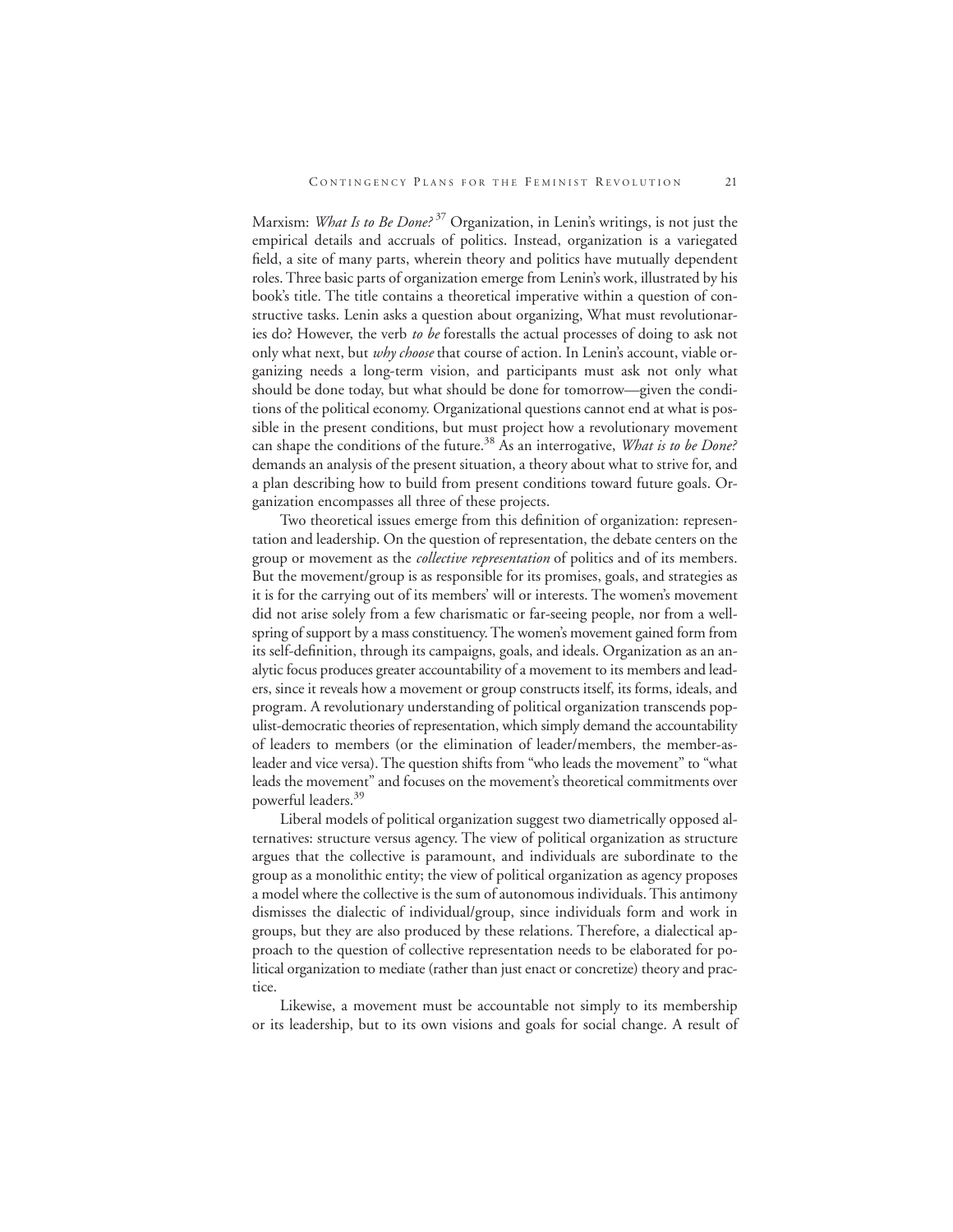organizational accountability: the movement is understood through its own terms. Rather than being an inert (and omnipotent) object or simple addition of forces and people, the collective movement has a logic and a dialectic of its own. Political subjects produce the movement, that is, they build the structures of governance and develop the terms of political engagement. But this movement produced by political subjects also projects its political subjects and subjectivities. This conception of political organization does not denigrate agency within political formations, nor the choices involved in political acts. It does, however, subvert causal, deterministic, or fatalistic explanations for any movement. This understanding of political organization diminishes control (assumed to reside in individuals and collections of individuals) over the movement. Political organization, as a collective formation, must carry the weight of its production and reproduction. An organizational analysis requires an abstract collectivity that is neither individualistic nor a sum of its parts, but one that represents that imagined whole, the movement. This alternate conception of a movement or group accounts for its effects through its theoretical production. In this sense, an analysis of organization suggests future possibilities and goals based on a political theory of what is to be done*.* <sup>40</sup> Thus, an analysis of organization makes visible the mechanisms of decision-making and representation at work, even those of a diffuse, ever-shifting movement.

Rosa Luxemburg introduces the regenerative possibilities for organization in spontaneous struggle. To understand the forms within the WLM in the United States, Luxemburg's careful delineation of struggle as part of, but also separate from, organization provides valuable insights. In *The Mass Strike, The Political Party and The Trade Unions*, first published in 1906, Rosa Luxemburg defines organization through its centrality to leadership, a leadership which can produce its own forms of struggle. But she also celebrates the untamed methods of struggle, forms that did not ground themselves in their relation to theory. Struggle, Luxemburg emphasizes, is not synonymous with, nor should it be wholly subsumed by, the site of organization. Organization produces consciousness about how decisions are derived and how the party or movement embodies the goals and insights it builds in practice/theory. Struggle, in relation to organization, may or may not manifest the goals and methods of revolutionary politics.

Luxemburg concentrates on how the vitality of struggle complicates any simple notion of political leadership and organization. In her support for an unorganized form of struggle, the mass strike, she argues that organization, or those movement politics accountable to its theories, must draw from its ingenuity. She writes, "[T]he apparently 'chaotic' strikes and the 'disorganized' revolutionary action after the January general strike is becoming the starting point of a feverish *work of organization*" (her emphasis).41 Mass strikes themselves do not create revolution, nor do they produce revolutionary changes. Instead, they produce the conditions for the organizational work to begin, and can enable other forms of political leadership to arise. If analyzed in relation to organization, struggle can develop from unanticipated, spontaneous actions into conscious politics.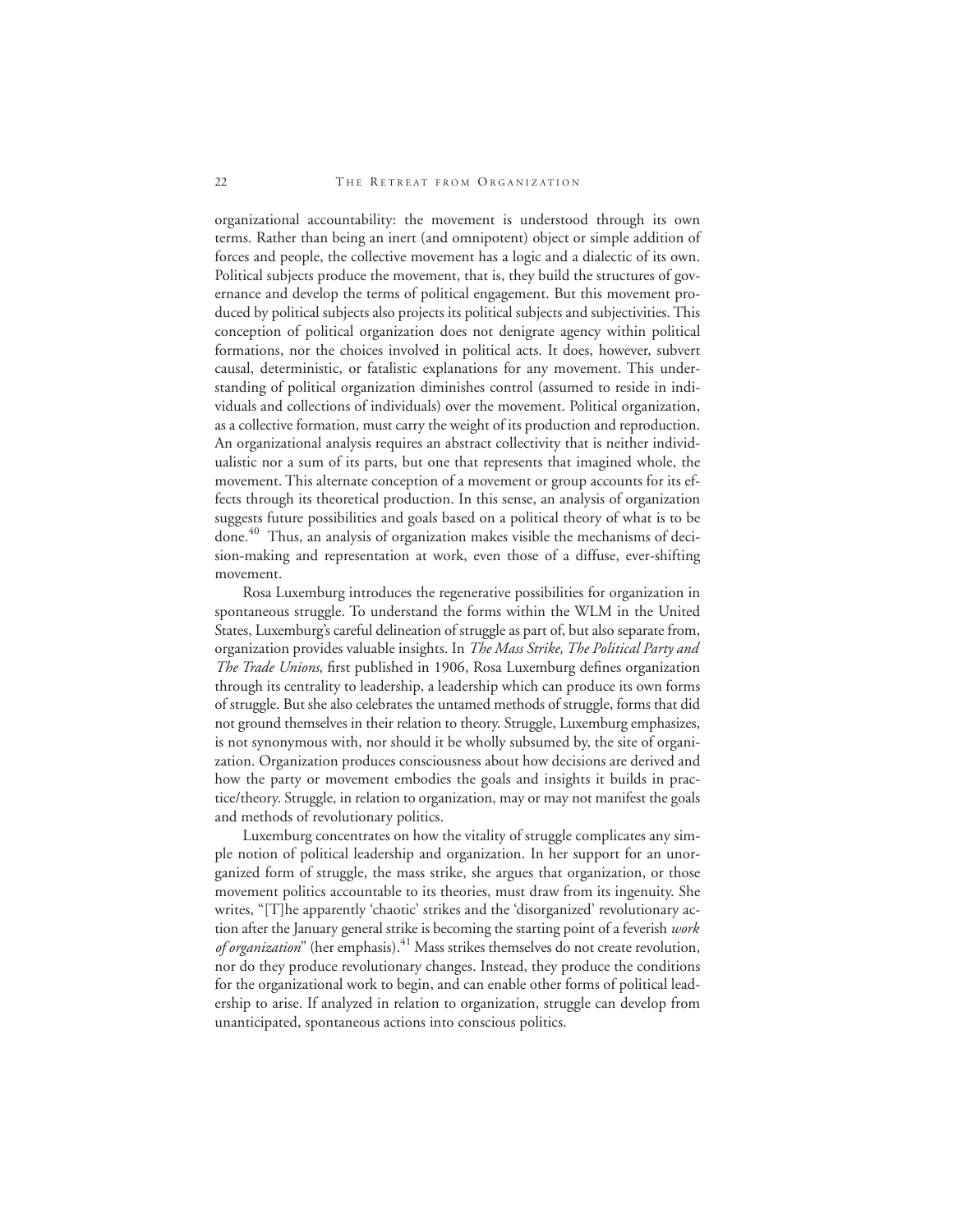Luxemburg criticizes the Social Democratic Party (SDP)'s solely technical understanding of struggle. "The rigid, mechanical-bureaucratic conception cannot conceive of struggle save as the product of organization at a certain stage of its strength. On the contrary, the living, dialectical explanation makes the organization arise as a product of the struggle."42 By positing a dialectical relationship between struggle and organization, Luxemburg argues for a wider category 'politics' to include myriad forms of opposition. Luxemburg's open-ended definition of politics allows even early, inchoate feminist formations to be included in an assessment of the women's liberation movement. The WLM began with unorganized struggle, but only became a movement through organization. Through a name and self-conception, the WLM gained its shape-shifting organizational form, only possible because the movement(s) never wholly rescinded the claims of unorganized struggle. Organization never fully led feminist struggle in the women's liberation movement.

## REVOLUTIONARY PRECONDITIONS AND PREDICTIONS FOR SECOND WAVE FEMINISM

To pluck the phase *reform-versus-revolution* from the women's movement archives, in some respects, is arbitrary. The phrase functioned more like a slogan (though not one for posters or rallies) than a well-structured argument for particular feminist goals or politics. In fact, this term rarely shows up in professionally published essays about the women's liberation movement, but it captures the framework of written arguments about the women's liberation movement between 1965 and roughly 1973. While the term *revolution* remained after 1973, it no longer shaped itself in opposition to reform. This struggle between reform and revolution led to the conceptualization of a movement that favored the goal of liberation over equality. As a snippet from another time, reform-versus-revolution does not embody the whole story of early second wave feminism; instead, the phrase reveals a set of constructions and a political trajectory the women's movement left behind. To ignore ephemeral sources is to miss the primary records of the feminist theory for revolutionary politics, and I cite these sources often not for their prominence, but their clarity. This national struggle/debate was waged through position papers, letters, underground journals such as *Leviathan* and *Voice of the Women's Liberation Movement,* groups' publications such as *National SNCC Monthly* and *Revolutionary Age,* and movement presses such as New England Free Press and Radical Women Publications.

As early as 1970, Marlene Dixon in her essay "Where are We Going?" targets the nexus between theory and politics as the means to build a women's movement.<sup>43</sup> Dixon, an astute observer of the early women's movement, denounces the quality of feminist theory at the 1968 conference for radical feminists in Lake Villa, Illinois, attended by movement activists from the United States and Canada.<sup>44</sup> She wrote about debates that pitted advocates of consciousness-raising against adherents of such tactics as guerilla theater and demonstrations. Her critique does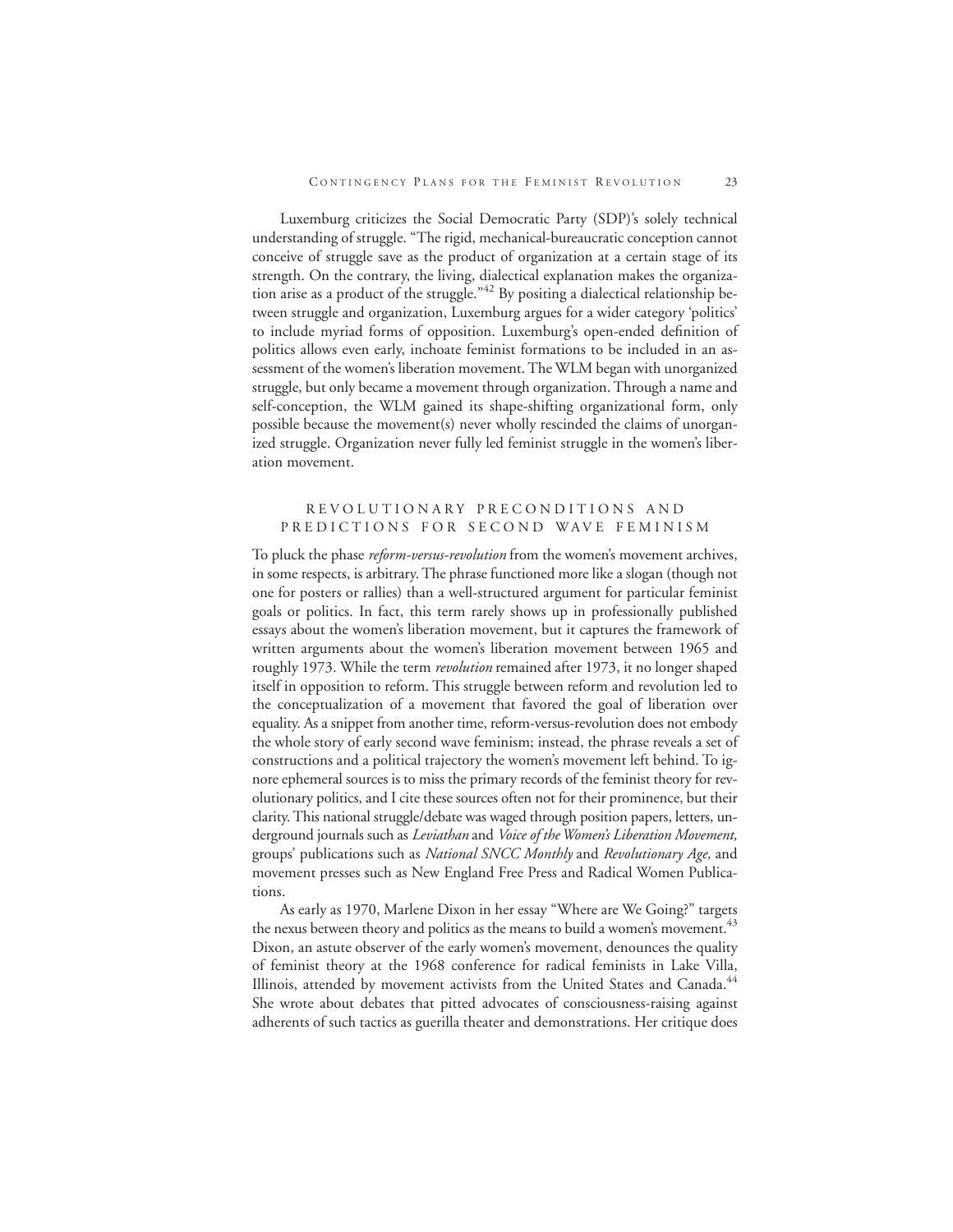not target the often contentious character of the conference forums and papers, but focuses instead on the impoverished products of this dissent. She writes, "[T]he trouble was that none of these analyses, and this unfortunately especially applied to radical women, seriously linked theory and practice in such a way as to lead to strategies for action."<sup>45</sup> Dixon pinpoints the disjuncture between theory and practice as the reason for aimlessness in the burgeoning women's movement. While she does not call the confluence of theory and practice "organization," Dixon argues that by linking theory and practice, analyses can produce strategies for the women's movement in its acrimonious diversity. In her account of the 1968 conference, debates about the correct approach to the women's movement lacked the means even *to lead to* ideas of, in Dixon's words, "where to go."

The 1968 conference was part of a movement that set itself apart from the interest politics of reformist groups such as NOW. Women's liberation rejected the politics of women's rights as a bourgeois movement to alleviate the excesses of capitalism without changing an exploitative system. Yet, within the revolutionary ascriptions of women's liberation, organization as the nexus between theory and politics receded in the early to mid-seventies as a means to scrutinize feminist politics. Much of the movement in the mid-seventies took on a mystical quality, signifying women's necessary, if presently incomplete, unity. But this analytic and political decline of efforts to build a feminist movement cannot stand as the summary of the early second wave women's movement's legacy. As the reformversus-revolution debate illustrates, the essentialism of women and a correspondingly essentialist movement in feminism was not inevitable, but a site of contestation. The women's movement, particularly its revolutionary strands, consistently questioned its own production of women and movement.

Juliet Mitchell wrote her enormously influential essay "Women: The Longest Revolution" before the women's liberation movement had even named itself. Effectively, Mitchell's essay announces the arrival of an organizational methodology for women's liberation before any such movement had congealed. She begins from the dialectical possibilities within 'women's conditions' that De Beauvoir so meticulously described in *The Second Sex.*<sup>46</sup> From De Beauvoir's detailed history of social relations around gender, Mitchell builds an analytic category, woman's conditions, to disrupt the timeless and inevitable qualities in the state of women. From women's conditions as an analytic category, Mitchell constructs an analysis of the political economy of women that can build a political movement. For Mitchell, an examination of women's conditions never remains at the level of what presently exists, but also probes what those conditions can produce. Mitchell asks how the conditions of women's oppression can create the transformation.

Mitchell's essay spares neither the party-based Left for its neglect of the woman question in its complexity, nor feminist theories for their lackadasical attitude toward socialist transformation. She positions her essay as one that addresses the task left incomplete by De Beauvoir's *The Second Sex*: the task of theorizing women through careful attention to organization.<sup>47</sup> Mitchell praises the scope and understanding of De Beauvoir's work, but she criticizes the "muffled"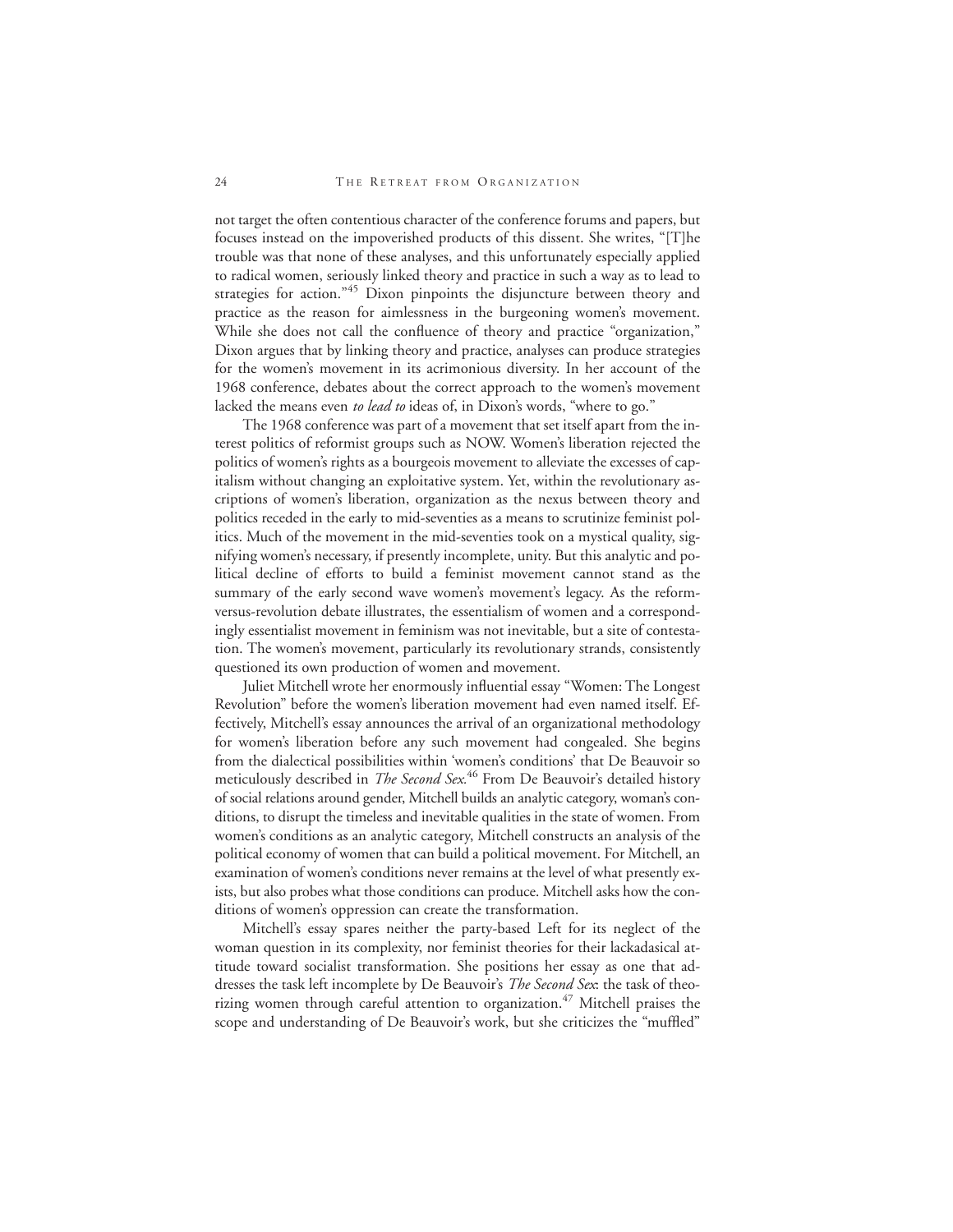endorsement of socialism. She argues that De Beauvoir fails to give any indication of how socialism *could* produce any change: "[It] is not easy to see why socialism should modify the basic 'ontological' desire for a thing-like freedom which De Beauvoir sees as the motor behind the fixation with inheritance in the property system, or the enslavement of women which derived from it."48 She attacks the ahistoricity attributed to women's conditions in De Beauvoir's analysis, and, more importantly, she decries the lack of any organizational dynamic to change these conditions. Instead, Mitchell approaches the question that remains unasked in a seemingly foreclosed evolution of women in history: What contradictions in woman's condition enable *opposition to* women's enslavement?

Mitchell draws from Althusser to redress unsubstantiated visions of women's emancipation within economist and ideological socialist analyses. She proposes the beginnings for an explicitly organizational theory of feminism:

What is the solution to this impasse? It must lie in differentiating woman's condition, much more radically than in the past, into its separate structures, which together form a complex—not simple—unity. This will mean rejecting the idea that woman's condition can be deduced derivatively from the economy or equated symbolically with society. Rather it must be seen as a specific structure, which is a unity of different elements.<sup>49</sup>

Unlike her overview of De Beauvoir's argument, which refers to *women's* conditions, Mitchell uses the singular form *woman* to describe her own methodological prescription. Mitchell does not favor a closer or more accurate study into what women actually experience. Instead, as with the phrase *woman question* used in marxist writings, *woman's conditions* refers to socially produced relations as a dialectical field of inquiry and potential opposition. Woman's condition, in this sense, within its premise embeds the political transformation of that condition.

Mitchell does not predict the exact forms of the women's liberation movement in her essay, but she does prefigure women's liberation through her analysis of the political economy of women. Her radical rewriting of De Beauvoir can only imagine women as a political force through the dialectical relationship of woman's condition in the social totality. Mitchell's essay pushes a use of organization that analyses social totality to the fore of a liberatory analysis of woman. The political economy of woman's conditions, for Mitchell, suggests a social totality rife with contradictions, a totality unstable enough for a revolutionary transformation.

The women's movement, in Margaret Benston's "The Political Economy of Women's Liberation," is still largely a subtext, defined more by such (particular) struggles such as the fight against sexism in the New Left, day care for working women, and reproductive rights, than by an overarching ideological vision. Many of these debates center around pragmatic questions of building a revolutionary women's movement: how to relate to other revolutionary movements, whether to include all women's struggles, and how to draw more women into revolutionary politics.<sup>50</sup> Early theories that address the political economy of women and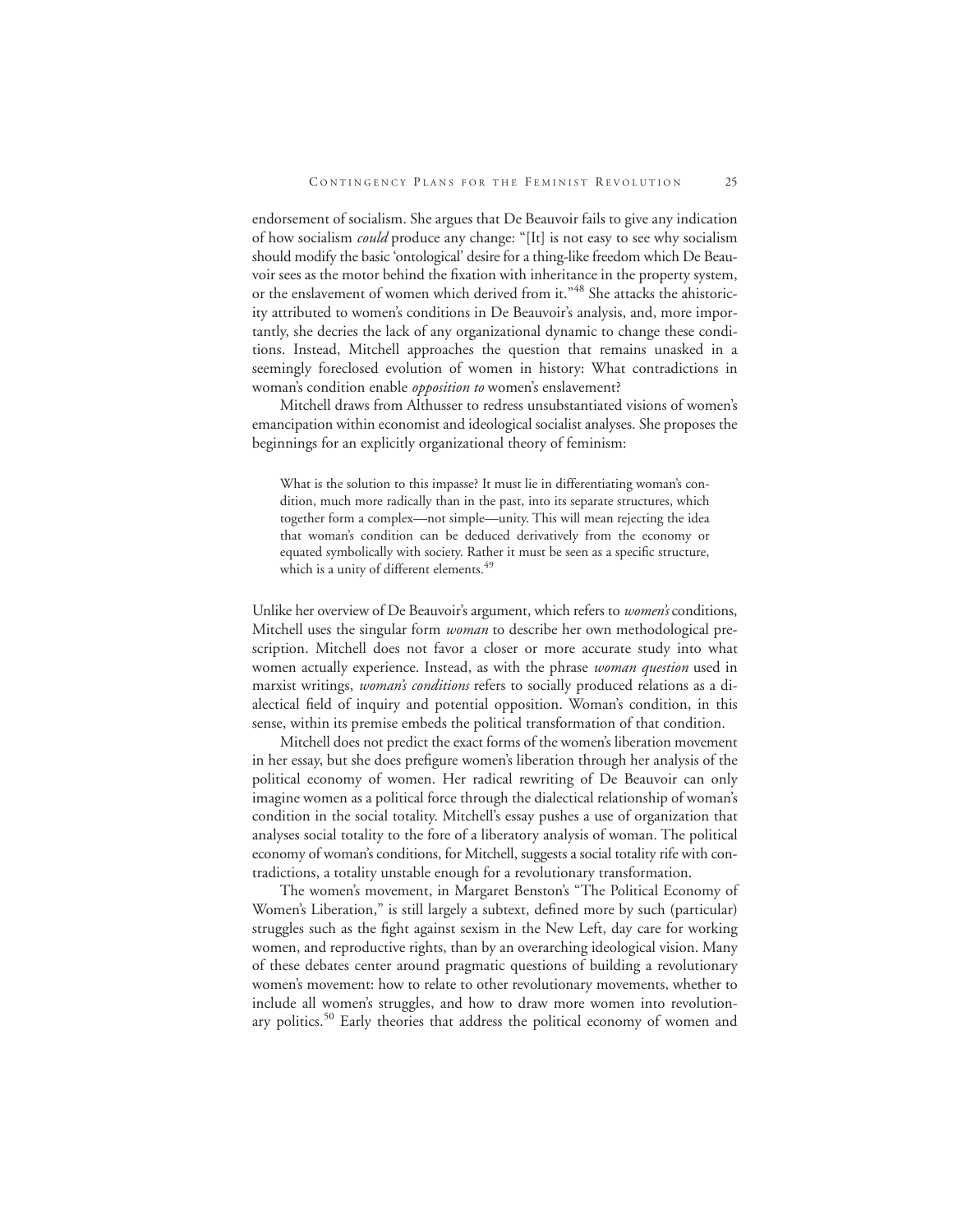women's liberation do not answer the particular questions of the emerging movement. Instead, they ask more generally how reformist struggles can enrich a revolutionary political organization.

Benston wrote her article about women's liberation as a distinct movement even as the movement took shape in loosely connected groups around the country, but she was not the first to predict a revolutionary women's movement. Clara Fraser presented her explosive position paper about race and gender in social movements at the 1965 national convention of the Socialist Workers' Party (SWP). She subsequently published the section on the woman question under the generic title "The Emancipation of Women."<sup>51</sup> Her analysis of the woman question was one important ideological catalyst in the formation of the breakaway Freedom Socialist Party (FSP). Clara Fraser's paper lauds the civil rights movement for infusing social activism with revolutionary possibility. In addition, the paper does not just mention internal struggles for women's emancipation or its general character but predicts the formation of a radical women's movement out of the civil rights movement.

Fraser probably wrote (or at least edited) her essay after the distribution of Casey Hayden and Mary King's 1965 critique of sexism in the Student Non-Violent Coordinating Committee (SNCC), "A Kind of Memo."52 Unlike Hayden and King, Clara Fraser does not solely attack sexism within gender-mixed organizations, neither does she imagine a unitary group's formation like NOW. She draws on her analysis of the political economy to produce her startling thesis: the revolutionary emancipation of women requires a separate movement*.* She credits civil rights struggles with providing "the training ground for the movement of women's emancipation, and each strengthens the other."53 Fraser never delineates the scope of this women's movement; yet her prediction takes on an already embodied character through her use of the present tense: each movement already "*strengthens* the other"(emphasis added). In the blink of an eye, the civil rights and women's movements are not coterminous but separate movements. However, the preconditions for a radical women's movement lies with the production of activists in another struggle, one for black liberation. The movement for civil rights produces the preconditions for a radical women's movement. In Fraser's view these movements, though separate, are not in competition with each other, since she emphasizes the interdependency of their power. An analysis informed by political economy enabled the women's liberation movement. It allowed Mitchell, Benston, and Fraser to imagine such a movement was possible and necessary.

Not all theorists drew these conclusions from their analyses of the political economy of women or women's liberation. Joan Jordan, a member of the SWP, did not foresee a revolutionary movement for women, though after a women's movement arose she actively participated through the formation of such working women's groups as Mothers Alone Working and Women, Inc., in the Bay Area. Jordan projected an increase in women's bureaus to heighten working women's participation in unions, and a resulting pressure for the kinds of issues raised by those unions. She writes that it is "only in the last few decades that women's strategic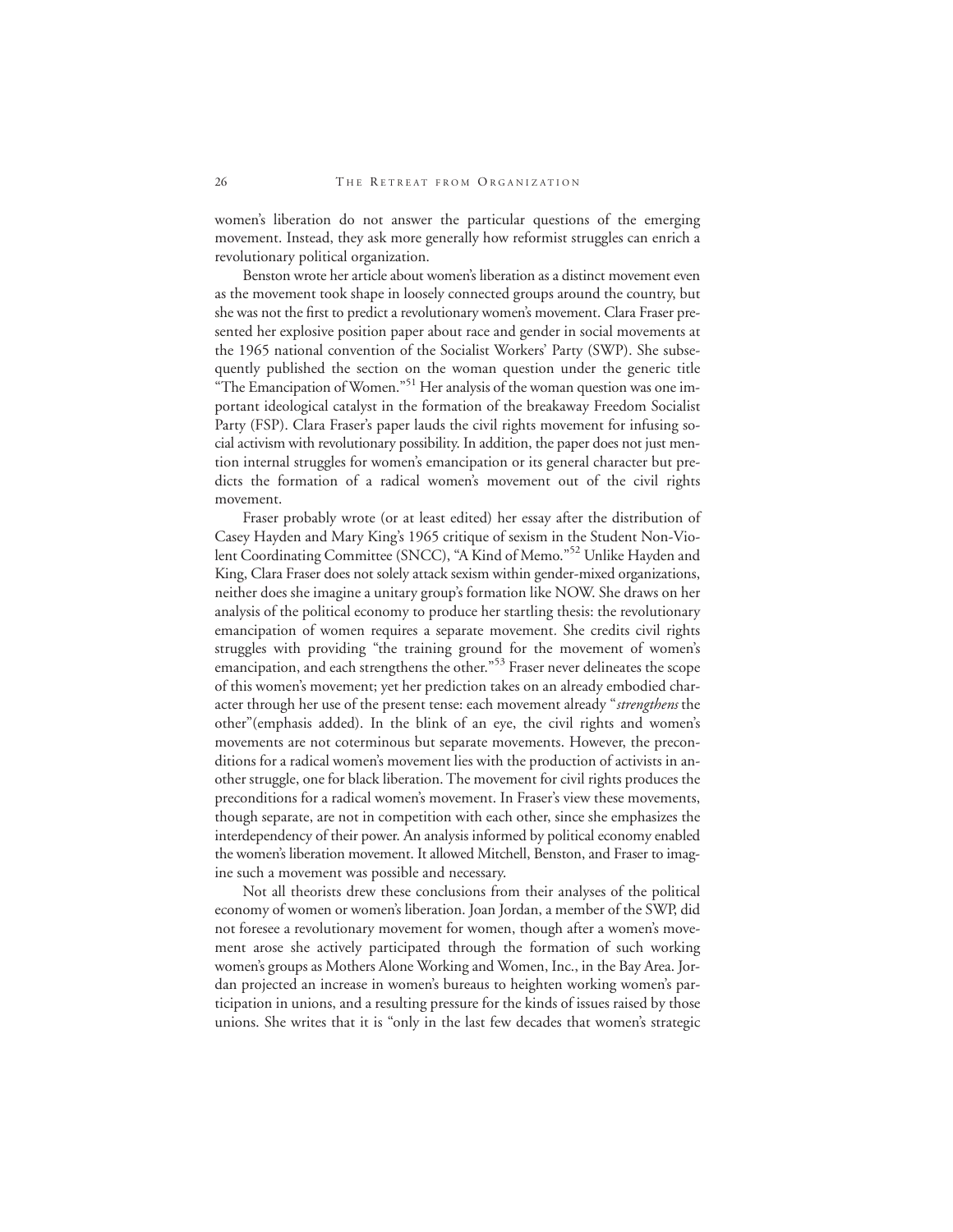position, her assimilation in industry, has so altered as to make [that] emancipation an urgent necessity."54 Jordan's analysis predicts an increase in women's leadership and push for emancipation within the labor movement and economic production more generally, but not the rise of a distinct movement.

Unlike when Mitchell, Fraser, and Jordan published their writings discussed above, by the time Benston's essay was published in 1969, the term women's liberation had gained currency and described a movement. This movement had a name but still struggled to imagine its contours. The movement had gained revolutionary goals and a separate status from other movements, but not a clear sense of the politics and groups it represented. For this named movement, Benston proposes another beginning that reinforces its indeterminacy as a movement:

We lack a corresponding structural definition of women. What is needed first is not a complete examination of the symptoms of the secondary status of women, but instead a statement of the material conditions in capitalist (and other) societies which define the group "women."55

She breaks Mitchell's category woman's conditions into its parts: 'women' and 'conditions'. Women retains its historicity and contradictory place within capitalism, but women have no natural interests defined through these conditions. Women is wholly produced even in the term's plural form. As Benston states bluntly, the elaboration of women's experience of secondary status cannot sustain women's liberation. Benston further destabilizes movement, since neither biological sex nor the lived experiences of women grounds its formation.

Benston's analysis of women's relationship to the means of production is not just an exercise in marxist theory, but a polemic designed to guide the women's liberation movement. This aspect of her analysis, this prescriptive element in relation to a political movement, makes her political economy, as the title proclaims, a political economy of women's liberation. Benston argues that women are defined by a relationship to the means of production that is different than men's. She writes:

This assignment of household work as the function of a special category "women" means that this group *does* stand in a different relation to production than the group "men." We will tentatively define women, then, as that group of people which is responsible for the production of simple use-values in those activities associated with the home and family.<sup>56</sup>

Unlike Mitchell, who attempts to provide an overview of the complexity of women's conditions, Benston focuses on the aspect of women's definition in relation to production. She confronts what Mitchell calls "economism," arguing that by jumping so quickly to the superstructural aspects of women's conditions Mitchell misses the importance of the relations of production to the women's liberation movement. Unlike Mitchell's, Benston's analysis supports a contingent category, women, for a liberation movement.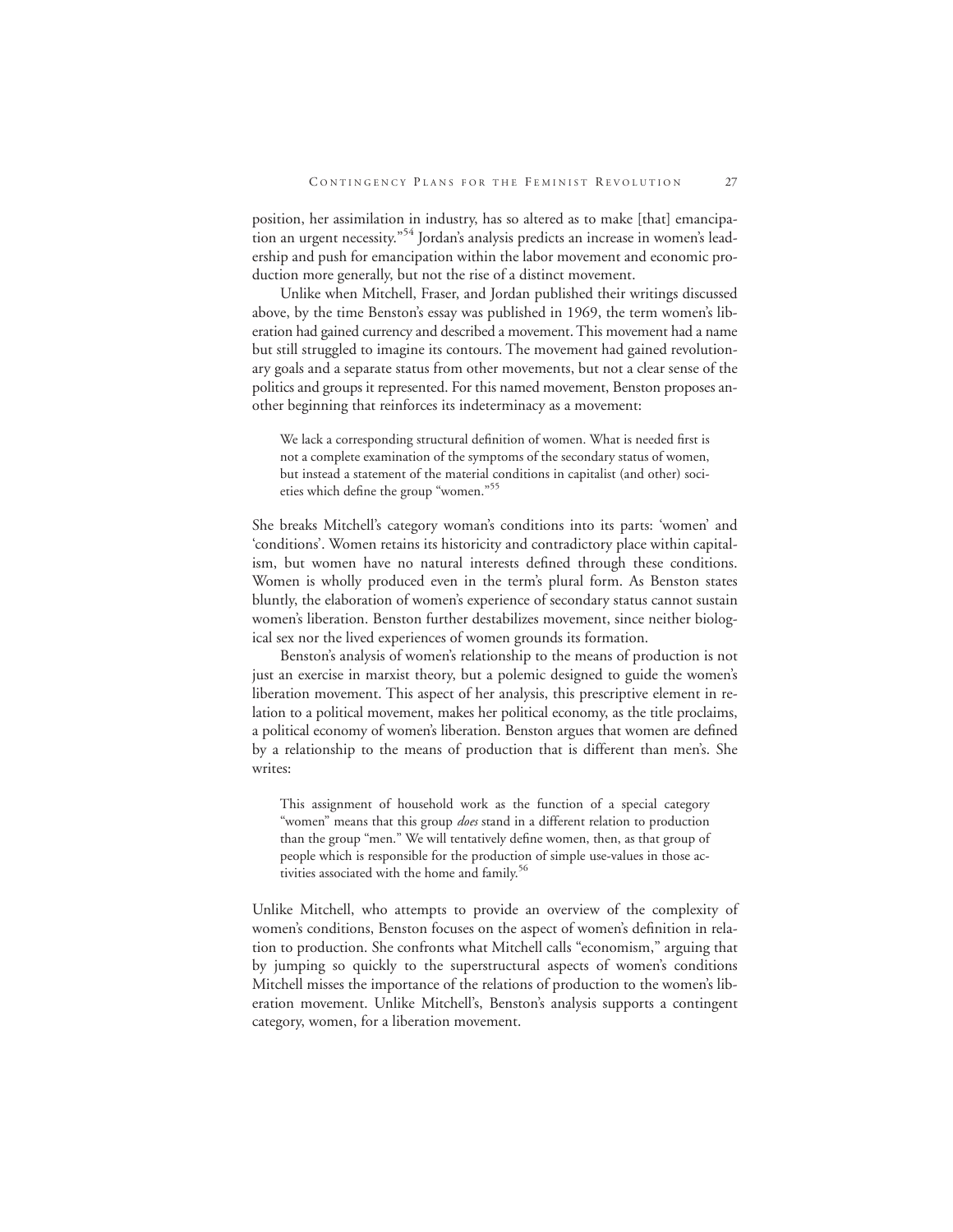When Benston extends Mitchell's argument about the need for women to join the paid workforce, she states that two preconditions for women's liberation are based on this definition of women. First, a movement for women's liberation must bring private production into public production. Second, this public production should not merely be made more efficient through communalization, but made part of the public economy. She argues that the transition is not just to support women's economic and political independence, but to transform the relations of reproduction. Moreover, women, she writes, are also waged workers, but their relationship to the private and unwaged work of reproduction defines women as a socioeconomic category. Thus, for Benston, waged work, transformed by these two conditions, would change women.

Benston's argument for a revolutionary but diffuse movement for contingently defined women ran counter to more essentialist arguments about the WLM. A narrative of women's oppression grounded in the origins of that oppression imparted an ethico-political strength to Shulamith Firestone's theory of a separate women's liberation movement that leads all movements.<sup>57</sup> Firestone writes, "[F]eminists have to question, not just all of *Western* culture, but the organization of culture itself, and further, even the very organization of nature."<sup>58</sup> As a more deeply embedded oppression, Firestone argues that a revolutionary feminism leads all movements through the strength of its comprehensive ideology. Less concerned with foundations than with the translation of women's oppression into political goals and campaigns, Benston does not set up a competition between class exploitation and gender-based oppression. Instead, she imagines women's liberation as a movement, but as one related to a wider movement for revolution. She ends her essay with an admonition to Left feminists: "[O]ur task is to make sure the revolutionary changes in the society do in fact end women's oppression."<sup>59</sup>

Benston celebrated an amorphous category 'movement' through her unstable category 'women'. But her detailed plan of action also attempts to envision what revolution meant for this movement, and what liberation could mean for women. For many early advocates of women's liberation, reform-versus-revolution confronted the elitist and racist assumptions within the demand for women's equality. Members of the women's liberation movement asked which men women wanted to be equal to, all men or white, privileged men. The first issue of *Voice of the Women's Liberation Movement (VMLM),* Jo Freeman using the pseudonym Joreen attacks formal equality directly:

Women's liberation does not mean equality with men. Mere equality is not enough. Equality in an unjust society is meaningless. Inequality in a just society is a contradiction in terms. We want *equality* in a *just* society. . . . As women radicals we are involved with political issues because we realize that we cannot be free until all people are free.<sup>60</sup> (emphases in original)

Liberation as a goal redefined what equality meant in the context of social transformation. For Benston, liberation is a site of fuller capacities to end the oppressive relations that produce women. For Firestone, liberation will lead to "the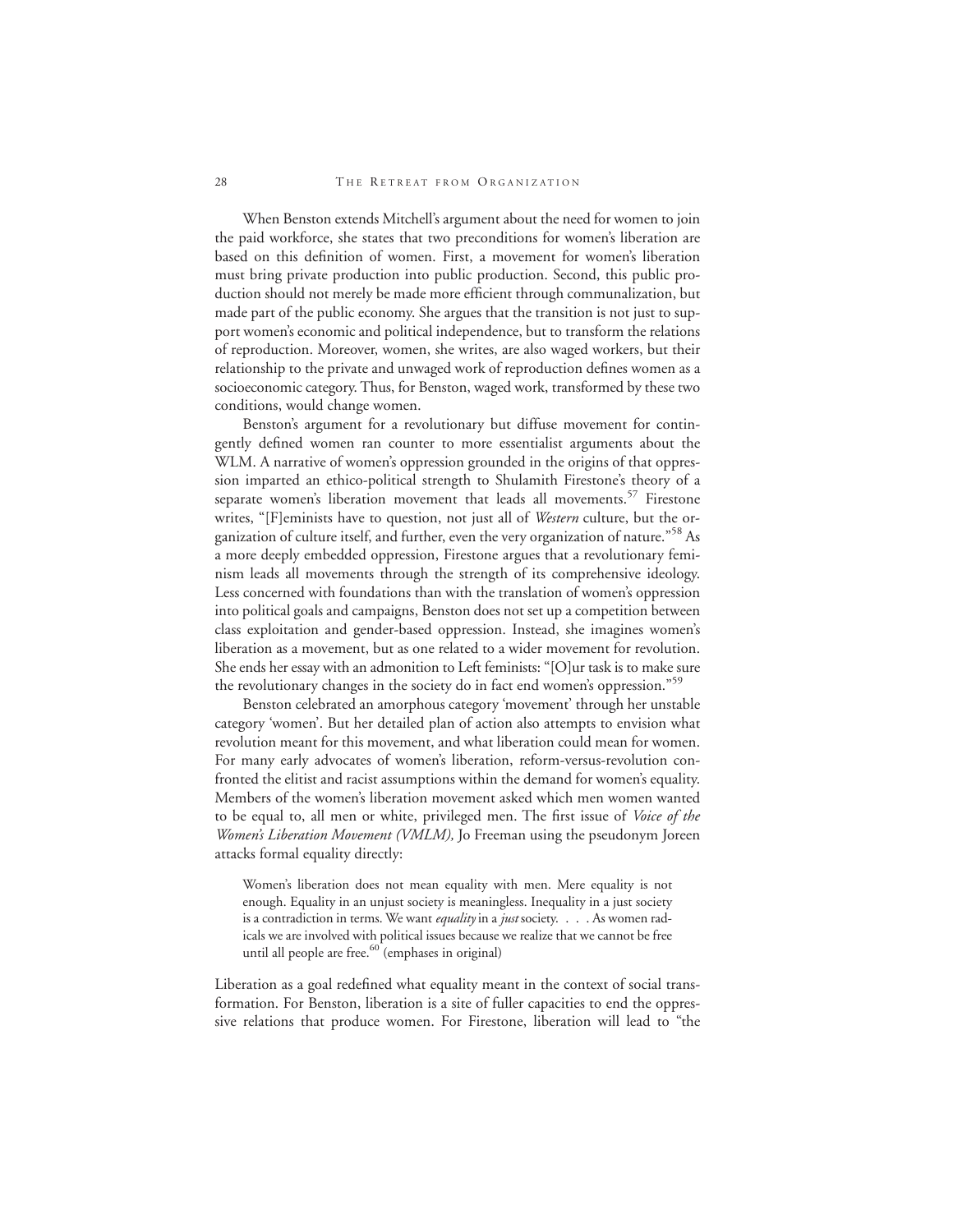elimination  $\ldots$  of the sex distinction itself.<sup>"61</sup> The production of a just society, rather than the equal distribution of goods, is characterized by sociologist Marlene Dixon in 1970 as the difference between a demand to "let us in" and the fight to "set us free."62 But liberation as an ideal does not explain what liberation means for that contingent group, women. In this sense, liberation is a lofty goal that defines a revolutionary movement. More specifically, as a theory about what should be, the ambitious goal of liberation has a more mundane side. That is, as a theory for political activism, a revolutionary movement for women means reformist struggles and an interdependency between revolutionary movements.

With important consequences, Benston and Joreen do not theorize the same movement, even as they both endorse its precepts of revolutionary change in women's conditions and invoke the need for reformist struggles in a revolutionary organization. Unlike Joreen's, Benston's article illustrates the contingency of movement and a lack of rigid ideological and political boundaries. In contrast, the passage cited earlier from Joreen's article in the *VWLM* presents another common understanding of less flexible distinctions. Joreen's article illustrates cross-movement relationships that secured movement boundaries, though not the women who participated in them. The political issues Joreen speaks of seem to be those struggles not within the women's liberation movement, or not immediately in the interests of women. The interdependency theorized in Joreen's article departs from Benston's less formally bounded visions of the WLM. Joreen's formulation, unlike Benston's, reiterates the boundaries that separate movements, even as she asserts their integral relationship. These two uses of movement, one which marks its perimeters, the other which refuses rigid definitions, both operated within early women's movement politics of reform-versus-revolution.

The Berkeley Women's Liberation's Wednesday Nite Group, in its discussion paper, elaborates the distinction between revolution and reform as one of larger social visions supported by reformist politics. Entitled "The Nature of Change and Political Action—Reform vs. Revolution," its paper describes the fight for day care as a goal "essential to fight for, since women cannot even be free to struggle if they are bound at home by their children."63 Revolutionary campaigns for reforms were premised on creating the conditions necessary to build a movement for women's liberation. Position papers about women's liberation recognize struggle as reformist in these campaigns and goals. Reformist demands, they argue, fight to produce the very possibility of a women's liberation movement rather than solidify a movement-wide agenda. Day care, health care, and even economic independence are reformist goals, but they allow women to join a revolutionary movement. Still, the commitment to a revolutionary program rejects the possibility that incremental reforms can significantly change an exploitative system. If a movement's goals are limited to a single issue, any campaign can become merely reformist.<sup>64</sup>

Bread and Roses of Massachusetts expresses the aims of revolutionary political campaigns similarly. Equal rights are not a goal of women's liberation, but a precondition for revolutionary movement. Kathy McAfee and Myrna Wood write about a range of campaigns for equal education, equal pay, good working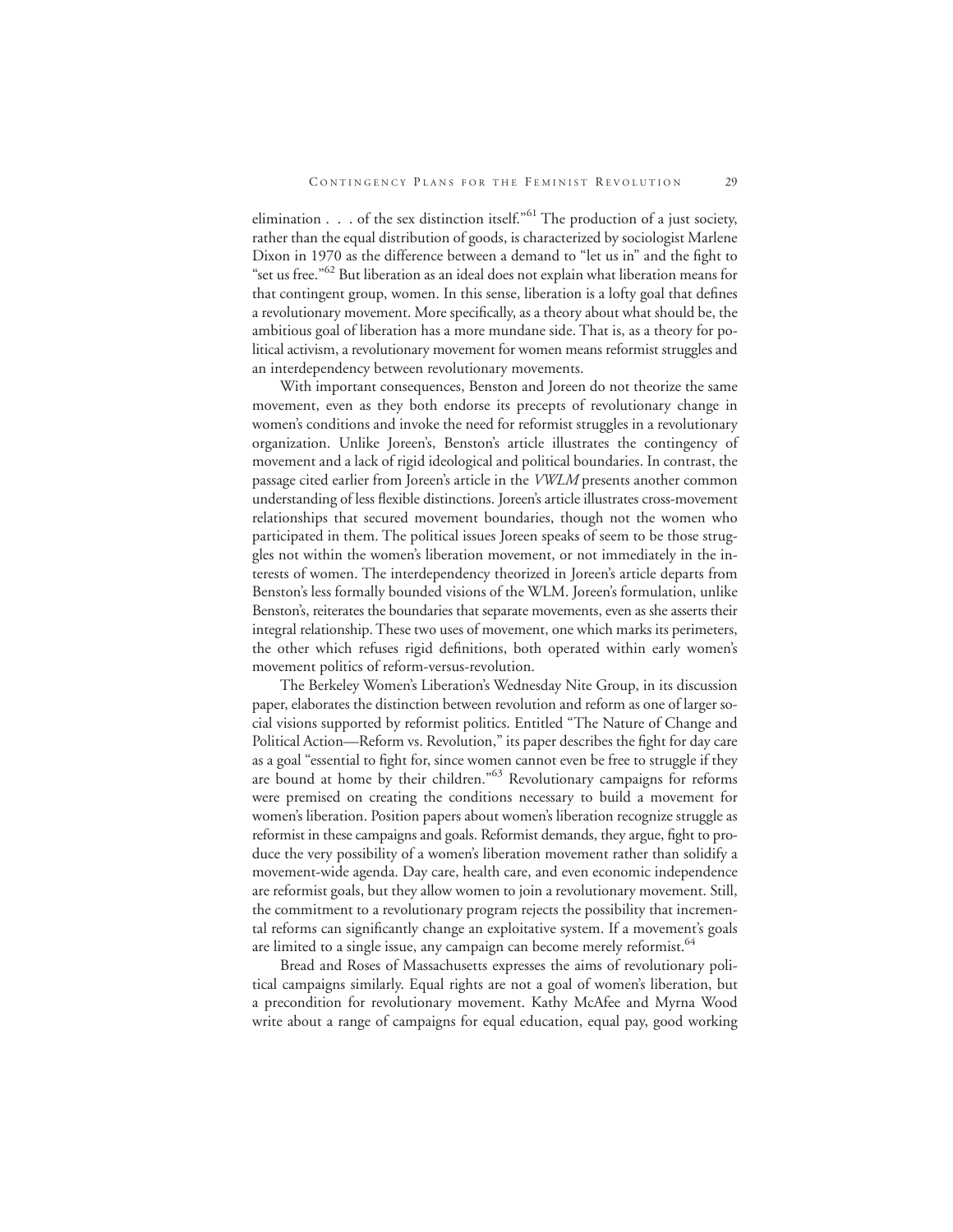conditions, abortions, birth control, and the desegregation of institutions as campaigns which face "an inescapable empirical fact; women must fight their conditions just to participate in the movement."65 Reforms are not simply a first step, but a necessary beginning for revolutionary politics. As preconditions, reformist struggles produce a political stage for feminist activists and draw women into those campaigns for political strength. Even as they build preconditions for a revolutionary movement, women struggle collectively. The object and subject of the movement blurred as the personal limits placed on women became political battles. The personal, in this vision of reform for revolution, is political.

Due to the marxist tradition of questioning the preconditions for any political aggregation, the interests of women are not wholly self-evident throughout the women's movement. Leftist theorists such as Juliet Mitchell, Clara Fraser, and Margaret Benston in the mid-sixties stress the preconditions that empower women's oppositional (both reformist and revolutionary) politics and the theoretical imperatives necessary to build a political movement defined by woman. None of these theorists set the boundaries of their inquiry in terms of the political exigencies of existing groups. Their analyses of political economy provide the means to understand conscious politics—in their possibilities, their implementation, and their trajectories.

However, as Shulamith Firestone's theory of feminist revolution illustrates, the categories woman and women can provide a fixity to the women's movement that proposals of blurred organizational affiliation to revolution cannot. Women as a class/caste system unifies all women into one struggle for liberation.<sup>66</sup> Women as the primary form of oppression can lead all movements. Women can reinforce the differences between movements even as they lead them together. As a unifying category, perhaps the unifying category, woman and its plural form, women, contain a presumption of political solidarity and common goals—these presumptions operate alongside contingency, diffused boundaries, and incomplete unity. Women as a category of organization in the women's liberation movement imperceptibly mutates from a site of complex socioeconomic relations and crosshatched modes of resistance/transformation into a uni-dimensional category of natural unity. These two visions competed for a movement fighting reformism as it aspired to revolution.

Reformist struggles with limited goals can be unorganized, rising from the exigencies of the moment, as well as conscious parts of organized politics. Struggle, as Luxemburg stresses, is not the same as organization, though struggle is a necessary component of organization. The women's liberation movement shed its organizational focus when all struggles became equated with organization. Firestone's popular rallying cry, "a revolutionary in every bedroom cannot fail to shake up the status quo," is one marker of this shift.<sup>67</sup> The slogan "The personal is political" can refer to the process that brings individual struggles, those struggles "of the bedroom," into collectively organized struggle. In Rosa Luxemburg's vision, this process strengthens both organization and unorganized struggle. But when woman is an essentialist and separatist category, the personal is political can reify individuals'